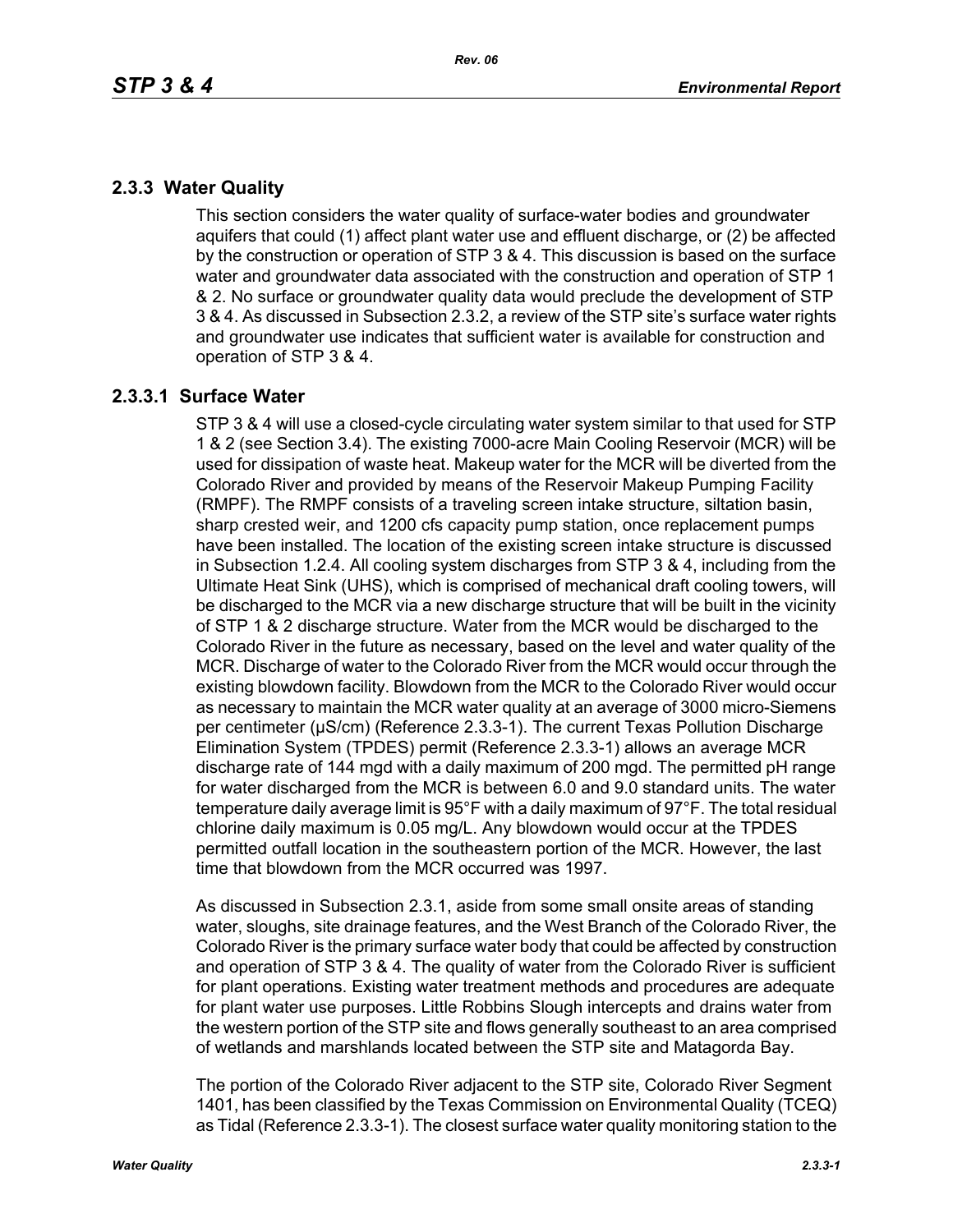STP site is located at the Lower Colorado River Authority's (LCRA) Selkirk Island monitoring station located approximately 2 miles downstream of FM 521 and approximately 1.5 miles east of the southeast portion of the MCR. Water quality data for this station for the period from January 2000 through September 2006 is included in Table 2.3.3-1 (Reference 2.3.3-3). Based on the data available at this location, the water quality is sufficient for plant use and there appears to be no environmental stressors associated with the existing water quality.

Freshwater flow from the Colorado River is important to the health and biological diversity of Matagorda Bay. A consortium of state agencies including the LCRA, Texas Parks and Wildlife Department (TPWD), TCEQ, and Texas Water Development Board (TWDB) recently selected 25 parts per thousand as the "desired salinity" in the eastern arm of Matagorda Bay, downstream of the mouth of the diverted Colorado River (Reference 2.3.3-4). It was agreed that this level of salinity would provide a "refuge" or "sanctuary" for important finfish and shellfish, particularly the Eastern oyster. In addition,TPWD designated this eastern arm of Matagorda Bay a finfish and shellfish nursery, making it off limits to commercial fishing and commercial harvesting of oysters. Table 2.3.3-2 shows targeted Colorado River freshwater inflows by month. Computer modeling indicated that an average monthly inflow of 36,000 acre-feet would be required to maintain an average salinity of 25 parts per thousand in the nursery area (Reference 2.3.3-4). As can be seen in the data presented in Section 5.2, STP withdrawal from the Colorado River is not expected to adversely impact achievement of this average monthly inflow rate.

Water quality data, primarily for metals and salts, for two reservoir sampling events performed during 2006 is summarized in Table 2.3.3-3.

Additional surface water sampling at the STP site includes sampling for radionuclides as part of the site's Radiological Environmental Monitoring Program (REMP). Surface water samples from various locations in the vicinity of the site were analyzed for the radionuclides indicated in Table 2.3.3-4 during 2005. The results of the analytical testing indicated that tritium was the only radionuclide that tested above its lower detection limit. Out of the 12 samples tested for tritium, only 4 indicated the presence tritium above detection limits. The sample location with the highest annual mean value was located in the south-southeast portion of the MCR near the blowdown discharge. The remainder of the radionuclides analyzed (40 samples) were not detected above their lower detection limits.

In addition to the sampling locations included in the REMP, there were historical sampling events for tritium at other locations. Water bodies sampled have included the west branch of the Colorado River, Little Robbins Slough, the east branch of Little Robbins Slough, an onsite ditch northeast of the MCR, and the MCR. The tritium data for these water bodies is summarized in Table 2.3.3-5. Sampling results indicate the presence of tritium in all six of the surface water body locations analyzed. Tritium was also detected in pressure relief wells (Table 2.3.3-6) installed within the above grade MCR dike. All measured tritium concentrations were below the U.S. Environmental Protection Agency's primary drinking water standard of 20,000 picoCuries per liter.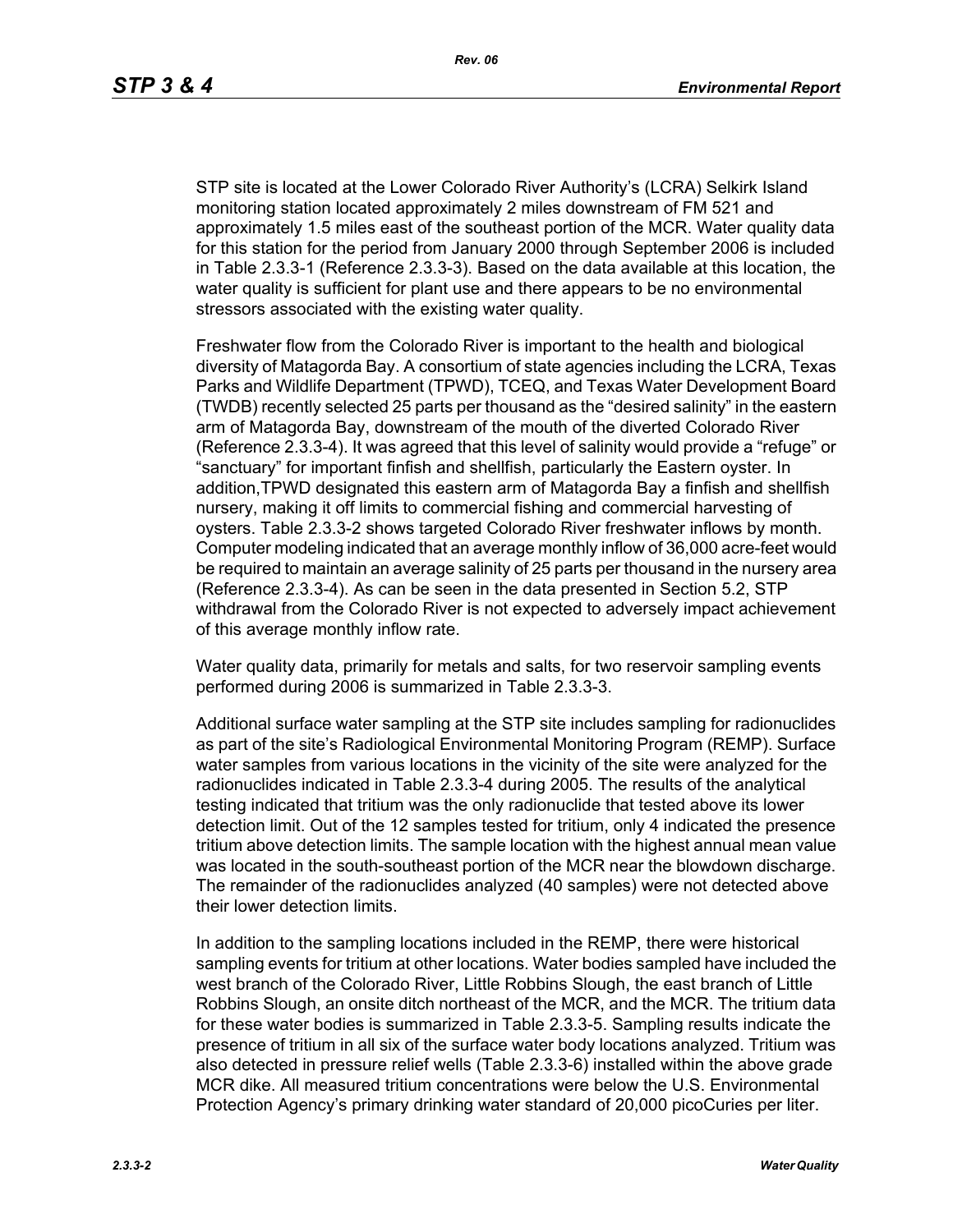Since the relief wells discharge to the surface ditches around the dike, the results of the tritium analyses for these wells is considered surface water data.

Segment 1401 water uses support aquatic life, contact recreation, general use, and fish consumption. In 2004, Segment 1401 was assessed as "fully supported" for aquatic life, contact recreation, and for general uses. Fish consumption was not assessed (Reference 2.3.3-2). The draft 2006 water body assessment list shows the segment as not supporting contact recreational use due to the presence of the bacteria *enterococcus* (Reference 2.3.3-5). *Enterococcus* is normally found in human and animal waste (Reference 2.3.3-6). Water quality associated with bacteria generally deteriorates during periods of heavy precipitation. Runoff from livestock producing facilities could carry increased amounts of bacteria which could then be carried to the nearest surface water feature. Heavy rains could also tax wastewater treatment facilities by flooding the systems and flushing water not yet fully treated to surface water features for transport downstream. Since there had been no release of water to the Colorado River from STP 1 & 2 operations, the STP site would not be considered a potential source of the bacteria. However, water pumped from the Colorado River to the MCR could also transport bacteria, which would be removed from the water stream during the water treatment process.

### **2.3.3.2 Groundwater**

Groundwater quality in the Gulf Coast Aquifer generally varies with depth and location. Water quality is good in terms of dissolved solids in the central and northeastern parts of the aquifer where the aquifer contains less than 500 milligrams per liter (mg/L) of total dissolved solids, but declines to the south where the total dissolved solids range from 1000 to more than 10,000 mg/L (Reference 2.3.3-7). Groundwater becomes more saline in the deeper subsurface and in discharge areas due to the long groundwater residence times and continued reaction with the aquifer minerals (Reference 2.3.3-8). Groundwater salinity is a function of total dissolved solids concentration. The salinity scale is as follows: fresh water (less than 1000 mg/L), slightly saline (1000 to 3000 mg/L) moderately saline (3000 to 10,000 mg/L), very saline (10,000 to 35,000 mg/L), and brine (greater than 35,000 mg/L) (Reference 2.3.3-8).

The aquifer of interest at the STP site is the Chicot Aquifer, which is the most shallow aquifer in the Gulf Coast Aquifer system. At the STP site, underlying aquifers within the Gulf Coast Aquifer System include the Evangeline, Jasper, and Catahoula Aquifers (Reference 2.3.3-8). The upper portion of the Chicot Aquifer is comprised of the Beaumont Formation.

The TCEQ is the entity responsible for protecting the state's groundwater quality. To this end, the TCEQ has implemented a comprehensive statewide groundwater management policy of antidegradation and has instituted a groundwater quality assessment program that maintains a network designed to monitor the ambient groundwater quality of nine major aquifer systems in Texas. One of these nine aquifer systems, the Chicot Aquifer (part of Gulf Coast Aquifer system), underlies the STP site.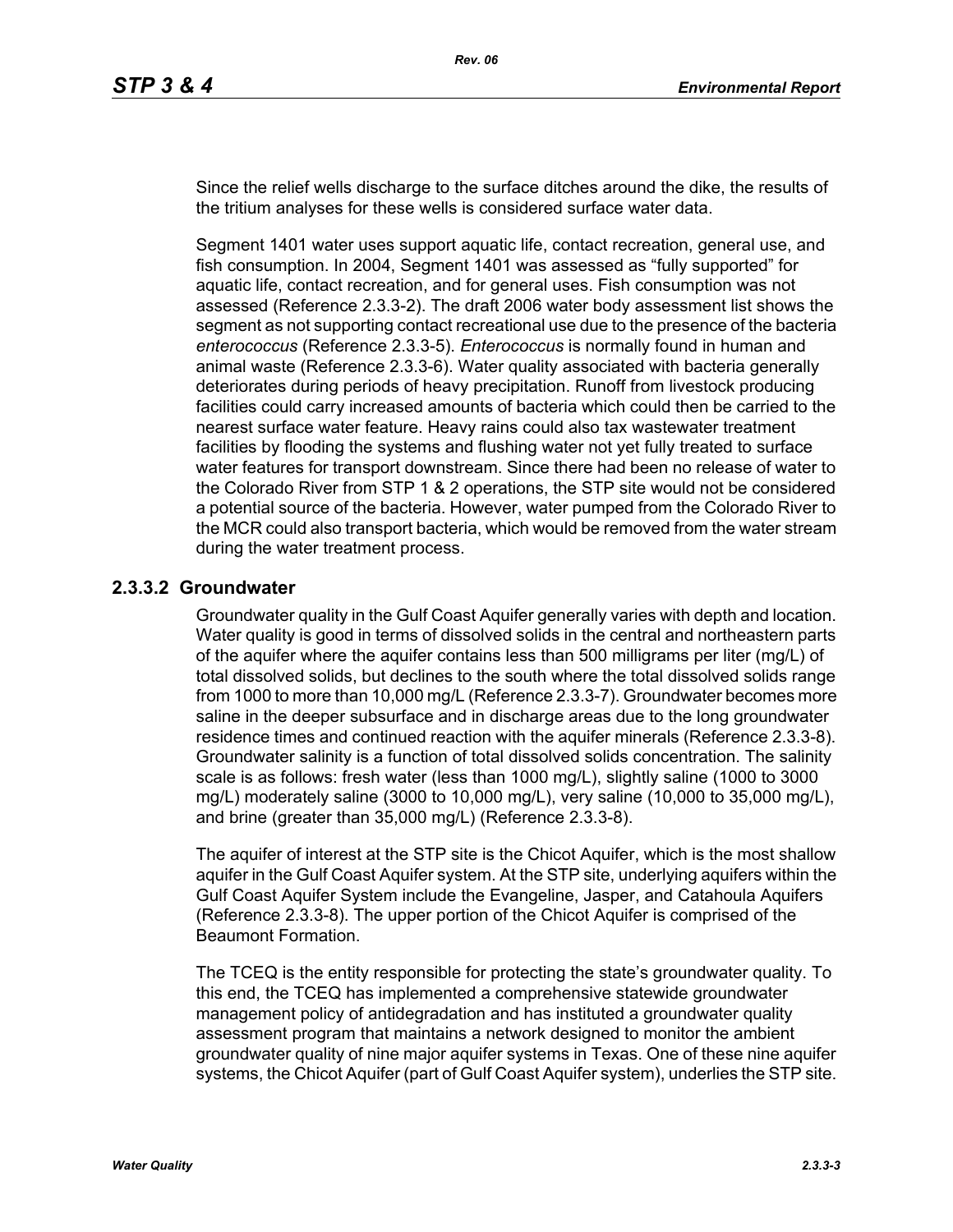Radionuclides, including uranium, radium, and radon gas are naturally occurring within the central and northeastern portion of the Gulf Coast Aquifer, with a high occurrence in the Harris County area located northeast of Matagorda County (Reference 2.3.3-7).

Groundwater quality data from wells within 6 miles (9.6 kilometers) of the STP site located in the same portion of the Chicot Aquifer as the STP site wells are summarized in Table 2.3.3-7. The locations of the wells are indicated on Figure 2.3.2-1.

In 2005, sample analyses on 26 groundwater samples from drinking water wells included in the REMP were analyzed for radionuclides. The results are included in Table 2.3.3-8. The results indicated that Gross Beta was the only radionuclide detected above laboratory detection levels. The control station for the sampling event had higher results than the STP site samples. The location with the highest annual mean Gross Beta concentration was 14 miles (22.4 kilometers) north-northeast of STP 1 & 2. The elevated levels reflect natural radioactive material in the well water, activity not related to the STP site operations.

In 2005, sample analyses on six groundwater samples from monitoring wells included in the REMP were analyzed for the radionuclides. The results are included in Table 2.3.3-9 Tritium was the only radionuclide detected above laboratory detection levels. The location with the highest annual mean tritium concentration was directly south of, and adjacent to, the MCR, 3.8 miles south of STP 1 & 2.

In 2006, sample analyses on 16 groundwater samples from monitoring wells included in the REMP were analyzed for tritium. The results, as shown in Table 2.3.3-10, indicated levels above detection limits at only one groundwater sampling location, piezometer well number 435-02. This well is located approximately 700 feet west of the MCR embankment, approximately 2.9 miles (4.6 kilometers) southwest of STP 1 & 2.

### **2.3.3.2.1 References**

- 2.3.3-1 TCEQ 2005, STP Nuclear Operating Company, TPDES Permit No. 001908000 Renewal. July 21, 2005.
- 2.3.3-2 "Colorado River Basin: 2004 Assessment. Segment 1401," TCEQ (Texas Commission on Environmental Quality), April 14, 2007.
- 2.3.3-3 "Water Quality Data 2000-September 2006," LCRA (Lower Colorado River Authority), 2007. Available at http://waterquality.lcra.org, accessed on June 14, 2007.
- 2.3.3-4 "Matagorda Bay Freshwater Inflow Needs Study," LCRA et al. (Lower Colorado River Authority), TCEQ, Texas Parks and Wildlife, and the Texas Water Development Board, August 2006.
- 2.3.3-5 "Draft 2006 Water Body Assessments by Basin 14 Colorado River Basin," TCEQ 2007b, March 19, 2007. Available at www.tceq.state.tx.us/compliance/ monitoring/water/quality/data/06twqi/06\_list.html.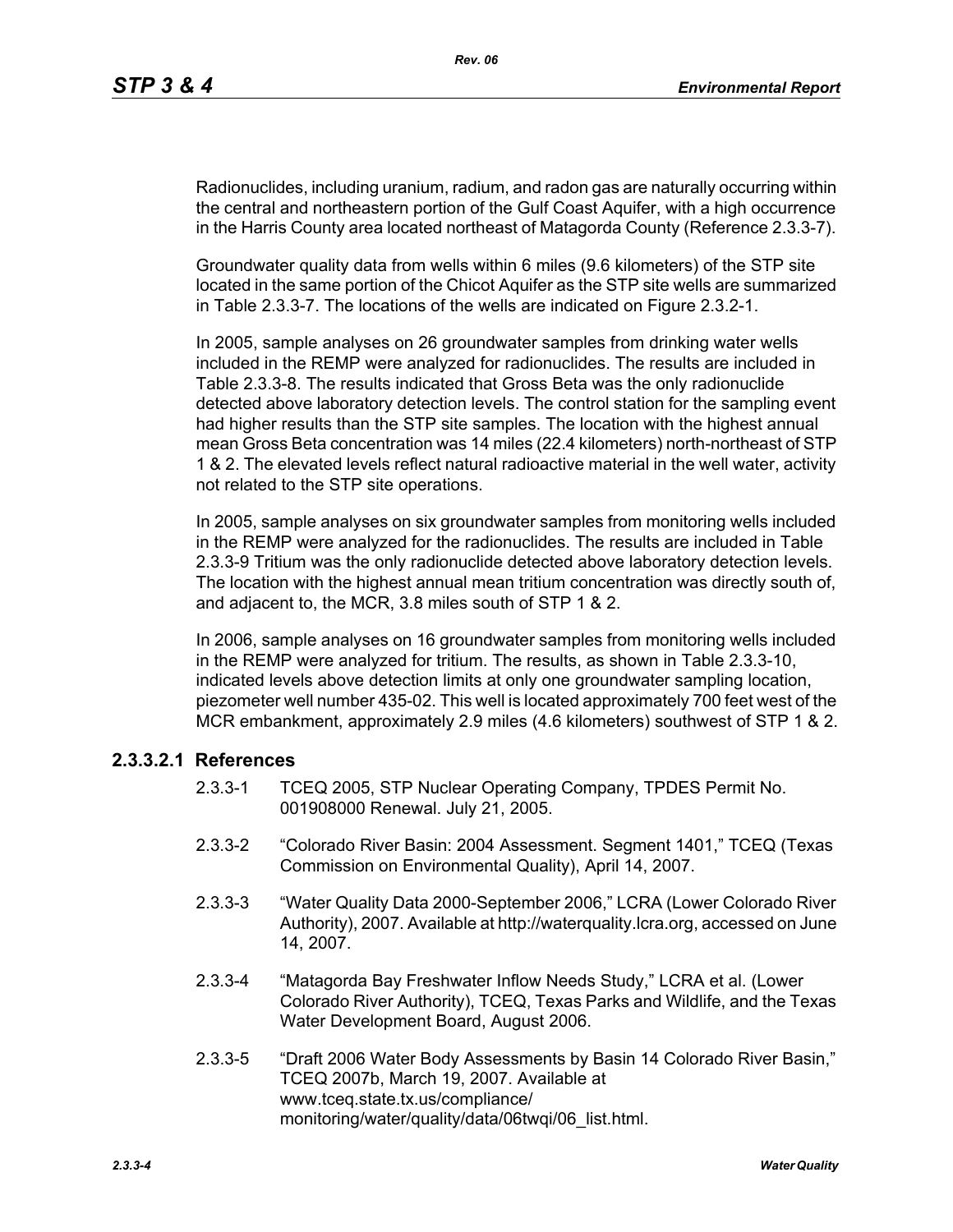| $2.3.3 - 6$ | MedicineNet 2007, Definition of Enterococcus, Available at<br>www.medterms.<br>com/script/main/art.asp?articlekey=20162 accessed on August 8, 2007.                                                   |
|-------------|-------------------------------------------------------------------------------------------------------------------------------------------------------------------------------------------------------|
| $2.3.3 - 7$ | "Water for Texas," TWDB (Texas Water Development Board) 2007a,<br>Document No. GP-8-1, January 2007.                                                                                                  |
| $2.3.3 - 8$ | "Texas Water Development Board Report 365 Aquifers of the Gulf Coast of<br>Texas," Mace et. al., Mace, Robert E., Sarah C. Davidson, Edward S.<br>Angle, and William F. Mullican, III, February 2006. |
| $2.3.3 - 9$ | Nalco (Nalco Analytical Resources), 2006a, STPNOC Cooling Water Data,                                                                                                                                 |

- Main Cooling Reservoir. Sampled July 25, 2006. Completed August 3, 2006.
- 2.3.3-10 Nalco 2006b, STPNOC Cooling Water Data, Main Cooling Reservoir. Sampled October 17, 2006. Completed October 31, 2006.
- 2.3.3-11 "Ground Water Quality Samples Matagorda County," TWDB, Ground Water Data System, February 6, 2007.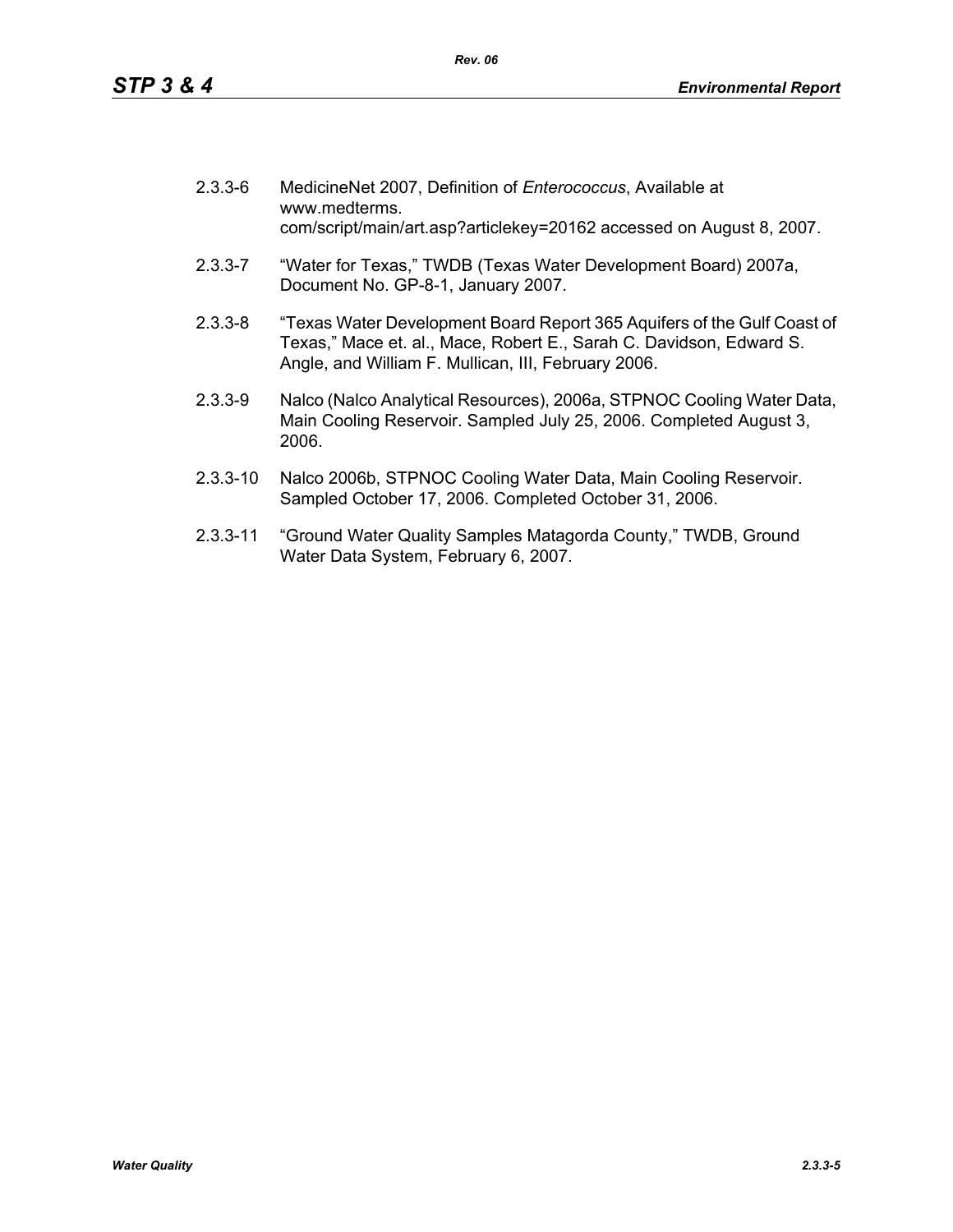|             | Table 2.3.3-1(a)<br>V,<br>Surface Water Quality Data-Colorado River at Selkirk Island<br>٦ |                                     |                                         |                      |                     |                     |                                     |                                |                                |  |  |
|-------------|--------------------------------------------------------------------------------------------|-------------------------------------|-----------------------------------------|----------------------|---------------------|---------------------|-------------------------------------|--------------------------------|--------------------------------|--|--|
| <b>Date</b> | <b>Depth</b><br>(m)                                                                        | <b>Temperature</b><br>$(^{\circ}C)$ | NO <sub>2</sub> /NO <sub>3</sub> (mg/L) | <b>TKN</b><br>(mg/L) | O-P Diss.<br>(mg/L) | <b>DO</b><br>(mg/L) | <b>Total</b><br>Phosphate<br>(UG/L) | PHEOEHYTTN-A<br>FLR Wet (mg/L) | <b>Turbidity</b><br><b>NTU</b> |  |  |
| 01/03/2000  | 0.3                                                                                        | No Data                             | 3.2                                     | 1.85                 | 0.2                 | No Data             | No Data                             | 1.41                           | No Data                        |  |  |
| 01/03/2000  | 1.0                                                                                        | 18.92                               | No Data                                 | No Data              | No Data             | No Data             | No Data                             | No Data                        | 7.49                           |  |  |
| 03/16/2000  | 0.3                                                                                        | No Data                             | 2.12                                    | 0.836                | 0.46                | No Data             | No Data                             | 0.501                          | No Data                        |  |  |
| 03/16/2000  | 1.0                                                                                        | 21.82                               | No Data                                 | No Data              | No Data             | 8.09                | No Data                             | No Data                        | 21.1                           |  |  |
| 05/03/2000  | 0.3                                                                                        | No Data                             | < 0.02                                  | 1.21                 | 0.16                | No Data             | No Data                             | 0.275                          | No Data                        |  |  |
| 05/03/2000  | 1.0                                                                                        | 25.07                               | No Data                                 | No Data              | No Data             | 5.52                | No Data                             | No Data                        | 13                             |  |  |
| 07/11/2000  | 2.2                                                                                        | 30.84                               | < 0.02                                  | 0.713                | 0.06                | 2.7                 | No Data                             | 0.18                           | 10.6                           |  |  |
| 09/12/2000  | 0.33                                                                                       | No Data                             | < 0.02                                  | 0.946                | < 0.01              | No Data             | No Data                             | 0.266                          | No Data                        |  |  |
| 09/12/2000  | 0.5                                                                                        | 30.72                               | No Data                                 | No Data              | No Data             | 6.12                | No Data                             | No Data                        | 5.47                           |  |  |
| 11/06/2000  | 0.33                                                                                       | No Data                             | $\overline{2}$                          | 0.683                | < 0.01              | No Data             | No Data                             | 0.331                          | No Data                        |  |  |
| 11/06/2000  | 1.0                                                                                        | 24.29                               | No Data                                 | No Data              | No Data             | 7.1                 | No Data                             | No Data                        | 32.1                           |  |  |
| 01/04/2001  | 0.33                                                                                       | No Data                             | 0.98                                    | 0.594                | 0.11                | No Data             | No Data                             | 0.237                          | No Data                        |  |  |
| 01/04/2001  | 0.6                                                                                        | 6.41                                | No Data                                 | No Data              | No Data             | 12.86               | No Data                             | No Data                        | 127                            |  |  |
| 03/01/2001  | 0.33                                                                                       | No Data                             | 1.22                                    | 0.434                | 0.19                | No Data             | No Data                             | 0.255                          | No Data                        |  |  |
| 03/01/2001  | 0.8                                                                                        | 18.67                               | No Data                                 | No Data              | No Data             | 8.94                | No Data                             | No Data                        | 47.2                           |  |  |
| 05/03/2001  | 0.2                                                                                        | 25.82                               | No Data                                 | No Data              | No Data             | 10.15               | No Data                             | No Data                        | 25.7                           |  |  |
| 05/03/2001  | 0.33                                                                                       | No Data                             | 1.23                                    | 0.821                | 0.08                | No Data             | No Data                             | 0.168                          | No Data                        |  |  |
| 07/18/2001  | 0.33                                                                                       | No Data                             | < 0.02                                  | 1.6                  | 0.0754              | No Data             | No Data                             | 0.158                          | No Data                        |  |  |
| 07/18/2001  | 0.7                                                                                        | 33                                  | No Data                                 | No Data              | No Data             | 9.72                | No Data                             | No Data                        | 31.6                           |  |  |
| 09/05/2001  | 0.33                                                                                       | No Data                             | 0.707                                   | 1.09                 | 0.258               | No Data             | No Data                             | 0.408                          | No Data                        |  |  |
| 09/05/2001  | 0.5                                                                                        | 27.91                               | No Data                                 | No Data              | No Data             | 5.41                | No Data                             | No Data                        | 199                            |  |  |
| 11/26/2001  | 0.33                                                                                       | No Data                             | 0.735                                   | 0.489                | 0.907               | No Data             | No Data                             | 0.118                          | No Data                        |  |  |
| 11/26/2001  | 0.8                                                                                        | 19.15                               | No Data                                 | No Data              | No Data             | 9.38                | No Data                             | No Data                        | 85.8                           |  |  |

*2.3.3-6*

*Rev. 06*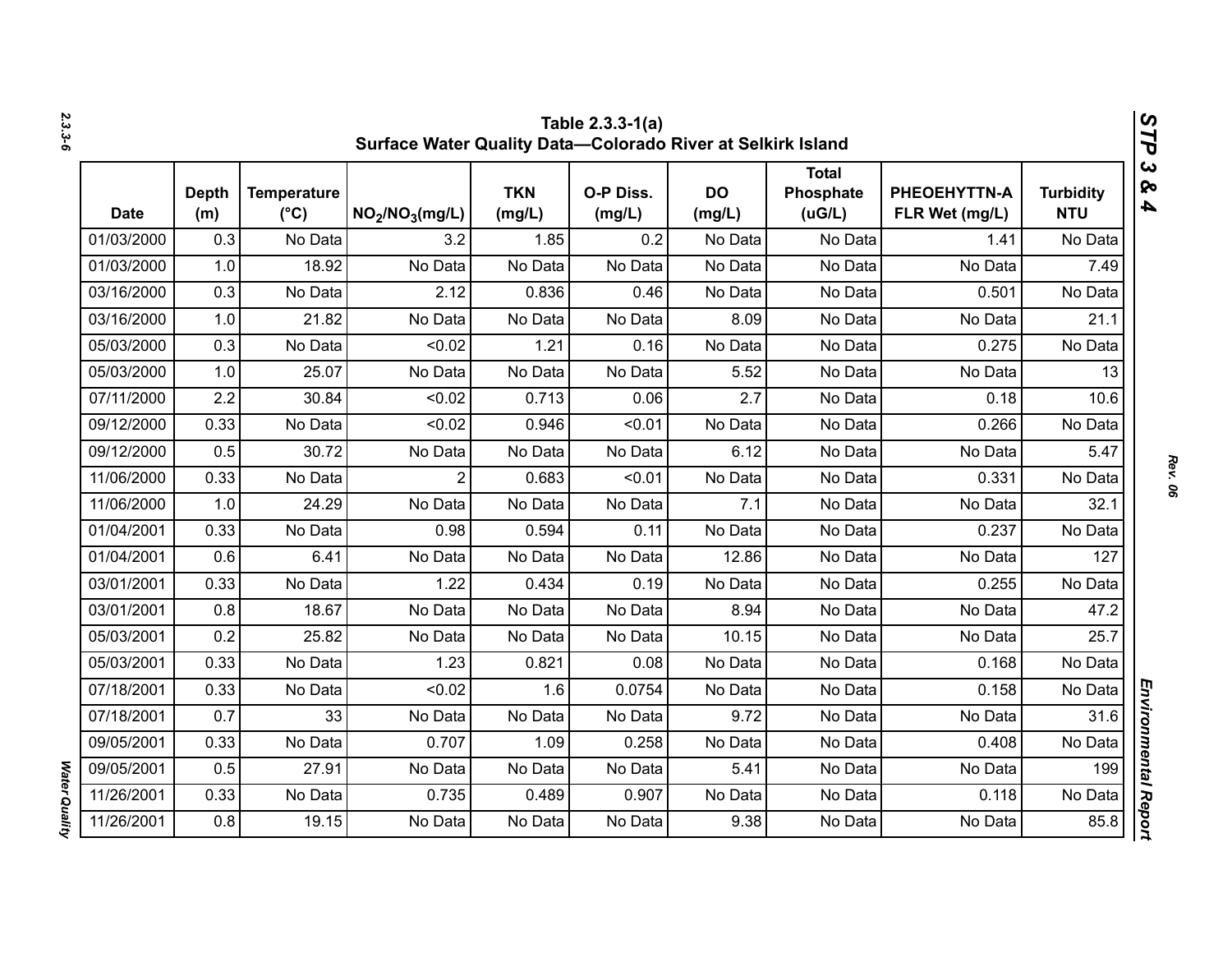|             |                     |                                     | Surface Water Quality Data-Colorado River at Selkirk Island (Continued) |                      | Table 2.3.3-1(a)    |                     |                                     |                                |                                | STP                                              |
|-------------|---------------------|-------------------------------------|-------------------------------------------------------------------------|----------------------|---------------------|---------------------|-------------------------------------|--------------------------------|--------------------------------|--------------------------------------------------|
| <b>Date</b> | <b>Depth</b><br>(m) | <b>Temperature</b><br>$(^{\circ}C)$ | NO <sub>2</sub> /NO <sub>3</sub> (mg/L)                                 | <b>TKN</b><br>(mg/L) | O-P Diss.<br>(mg/L) | <b>DO</b><br>(mg/L) | <b>Total</b><br>Phosphate<br>(uG/L) | PHEOEHYTTN-A<br>FLR Wet (mg/L) | <b>Turbidity</b><br><b>NTU</b> | $\boldsymbol{\omega}$<br>ନ୍ତ<br>$\blacktriangle$ |
| 01/16/2002  | 0.33                | No Data                             | 1.25                                                                    | 0.389                | 0.175               | No Data             | No Data                             | 0.168                          | No Data                        |                                                  |
| 01/16/2002  | 0.5                 | 14.35                               | No Data                                                                 | No Data              | No Data             | 10.62               | No Data                             | No Data                        | 40.7                           |                                                  |
| 03/20/2002  | 0.33                | No Data                             | 1.42                                                                    | 0.49                 | 0.08                | No Data             | No Data                             | 0.28                           | No Data                        |                                                  |
| 03/20/2002  | 0.8                 | 22.15                               | No Data                                                                 | No Data              | No Data             | 8.55                | No Data                             | No Data                        | 8.52                           |                                                  |
| 05/09/2002  | 0.33                | No Data                             | 0.02                                                                    | 0.9                  | 0.03                | No Data             | No Data                             | 0.1                            | No Data                        |                                                  |
| 05/09/2002  | 0.8                 | 29.04                               | No Data                                                                 | No Data              | No Data             | 8.81                | No Data                             | No Data                        | 7.71                           |                                                  |
| 07/01/2002  | 0.33                | No Data                             | 0.71                                                                    | 1.1                  | 0.22                | No Data             | No Data                             | 0.31                           | No Data                        |                                                  |
| 09/09/2002  | 0.33                | No Data                             | 0.19                                                                    | 1.41                 | 0.39                | No Data             | No Data                             | 0.7                            | No Data                        |                                                  |
| 09/09/2002  | 0.6                 | 26.56                               | No Data                                                                 | No Data              | No Data             | 6.12                | No Data                             | No Data                        | 441                            |                                                  |
| 09/09/2002  | 2.0                 | 26.56                               | No Data                                                                 | No Data              | No Data             | 5.88                | No Data                             | No Data                        | No Data                        |                                                  |
| 11/05/2002  | 0.3                 | 16.16                               | No Data                                                                 | No Data              | No Data             | 9.92                | No Data                             | No Data                        | 772                            |                                                  |
| 11/05/2002  | 0.33                | No Data                             | 0.25                                                                    | 1.14                 | 0.17                | No Data             | No Data                             | 0.55                           | No Data                        |                                                  |
| 11/05/2002  | 0.8                 | 16.15                               | No Data                                                                 | No Data              | No Data             | 9.53                | No Data                             | No Data                        | No Data                        |                                                  |
| 01/02/2003  | 0.3                 | 14.54                               | 0.77                                                                    | 1.19                 | 0.08                | 11.35               | No Data                             | 0.37                           | 392                            |                                                  |
| 01/02/2003  | 1.6                 | 14.53                               | No Data                                                                 | No Data              | No Data             | 10.46               | No Data                             | No Data                        | No Data                        |                                                  |
| 03/05/2003  | 0.3                 | 12.76                               | 0.76                                                                    | 0.51                 | 0.07                | 10.99               | No Data                             | 0.21                           | 123                            |                                                  |
| 05/07/2003  | 0.3                 | 26.99                               | No Data                                                                 | No Data              | No Data             | 7.54                | No Data                             | No Data                        | 17                             |                                                  |
| 05/07/2003  | 0.33                | No Data                             | 0.14                                                                    | 2.04                 | 0.01                | No Data             | No Data                             | 0.08                           | 0.08                           |                                                  |
| 05/07/2003  | 1.1                 | 26.91                               | No Data                                                                 | No Data              | No Data             | 7.08                | No Data                             | No Data                        | No Data                        |                                                  |
| 07/02/2003  | 0.3                 | 31.19                               | No Data                                                                 | No Data              | No Data             | 7.57                | No Data                             | No Data                        | 17                             |                                                  |
| 07/02/2003  | 0.33                | No Data                             | 0.43                                                                    | 0.88                 | 0.06                | No Data             | No Data                             | 0.08                           | No Data                        |                                                  |
| 07/02/2003  | 1.2                 | 30.57                               | No Data                                                                 | No Data              | No Data             | 6.82                | No Data                             | No Data                        | No Data                        |                                                  |
| 09/30/2003  | 0.33                | 26.89                               | 0.75                                                                    | 0.973                | 0.141               | 12.07               | 13.3                                | 0.23                           | 18.3                           | Environmental Report                             |

*Water Quality 2.3.3-7*  $2.3.3 - 7$ 

Water Quality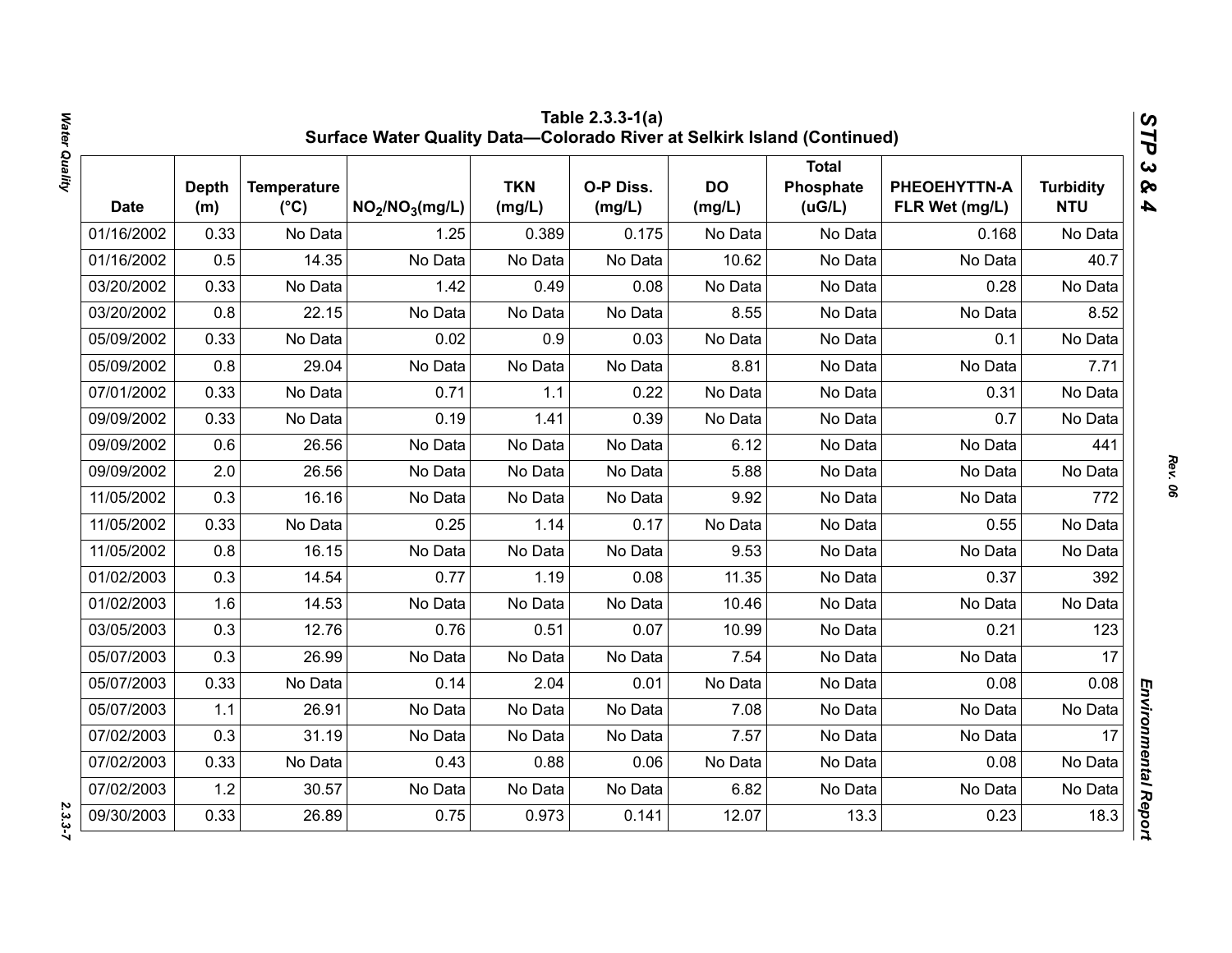| <b>Date</b> | <b>Depth</b><br>(m) | <b>Temperature</b><br>$(^{\circ}C)$ | NO <sub>2</sub> /NO <sub>3</sub> (mg/L) | <b>TKN</b><br>(mg/L) | O-P Diss.<br>(mg/L) | <b>DO</b><br>(mg/L) | <b>Total</b><br>Phosphate<br>(UG/L) | PHEOEHYTTN-A<br>FLR Wet (mg/L) | <b>Turbidity</b><br><b>NTU</b> |
|-------------|---------------------|-------------------------------------|-----------------------------------------|----------------------|---------------------|---------------------|-------------------------------------|--------------------------------|--------------------------------|
| 11/03/2003  | 0.33                | 23.54                               | 1.5                                     | 0.931                | 0.226               | 9.33                | 2.7                                 | 0.25                           | 11.5                           |
| 01/13/2004  | 0.33                | 14.33                               | 2.08                                    | 0.526                | 0.326               | 10.79               | 1.2                                 | 0.34                           | 18.3                           |
| 03/09/2004  | 0.33                | 20.78                               | 1.13                                    | 0.849                | 0.236               | 9.1                 | 1.5                                 | 0.23                           | 31.6                           |
| 05/04/2004  | 0.34                | 21.1                                | 1.49                                    | 0.764                | 0.271               | 8.44                | 1.0                                 | 0.39                           | 158.0                          |
| 07/13/2004  | 0.32                | 30.51                               | 0.27                                    | 0.748                | 0.054               | 11.26               | 6.2                                 | 0.117                          | 22.0                           |
| 07/13/2004  | 1.2                 | 30.23                               | No Data                                 | No Data              | No Data             | 10.13               | No Data                             | No Data                        | No Data                        |
| 09/14/2004  | 0.33                | 29.88                               | < 0.02                                  | 1.01                 | 0.054               | 9.77                | 5.9                                 | 0.125                          | 10.9                           |
| 09/14/2004  | 1.26                | 29.19                               | No Data                                 | No Data              | No Data             | 5.69                | No Data                             | No Data                        | No Data                        |
| 11/10/2004  | 0.33                | 21.34                               | 1.633                                   | 0.72                 | 0.225               | 8.92                | < 3.0                               | 0.287                          | 58.9                           |
| 11/10/2004  | 0.88                | 21.2                                | No Data                                 | No Data              | No Data             | 8.83                | No Data                             | No Data                        | No Data                        |
| 01/06/2005  | 0.3                 | 19.22                               | 1.157                                   | 0.294                | 0.099               | 9.21                | 5.2                                 | 0.129                          | No Data                        |
| 03/01/2005  | 0.3                 | 17.58                               | 1.922                                   | 0.661                | 0.146               | 9.67                | < 3.0                               | 0.287                          | 84.8                           |
| 05/10/2005  | 0.3                 | 23.44                               | 0.1532                                  | 1.09                 | < 0.04              | 5.73                | 8.3                                 | 0.068                          | 39.4                           |
| 07/05/2005  | 0.3                 | 32.79                               | < 0.02                                  | 0.704                | < 0.04              | 8.43                | 4.7                                 | 0.178                          | 15.5                           |
| 09/01/2005  | 0.33                | 31.82                               | < 0.02                                  | 1.07                 | < 0.04              | 5.41                | No Data                             | 0.671                          | 7.59                           |
| 11/01/2005  | 0.3                 | 20.27                               | 1.5167                                  | 0.6936               | 0.112               | 9.29                | No Data                             | 0.1886                         | 8.79                           |
| 01/10/2006  | 0.3                 | 15.73                               | 3.299                                   | 0.7941               | 0.296               | 10.25               | No Data                             | 0.3105                         | 8.43                           |
| 03/06/2006  | 0.33                | 21.58                               | 2.0476                                  | 1.2867               | 0.376               | 12.2                | No Data                             | 0.3163                         | 15.3                           |
| 05/17/2006  | 0.33                | 25.4                                | 1.0557                                  | 0.5182               | 0.176               | 7.44                | No Data                             | 0.228                          | 18.0                           |
| 07/17/2006  | 0.3                 | 33.41                               | 0.3                                     | 0.604                | 0.194               | 9.16                | No Data                             | 0.277                          | 10.8                           |
| 09/13/2006  | 0.3                 | 28.97                               | 0.16                                    | 1.62                 | 0.064               | 6.27                | No Data                             | 0.221                          | 14.8                           |

Water Quality *Water Quality*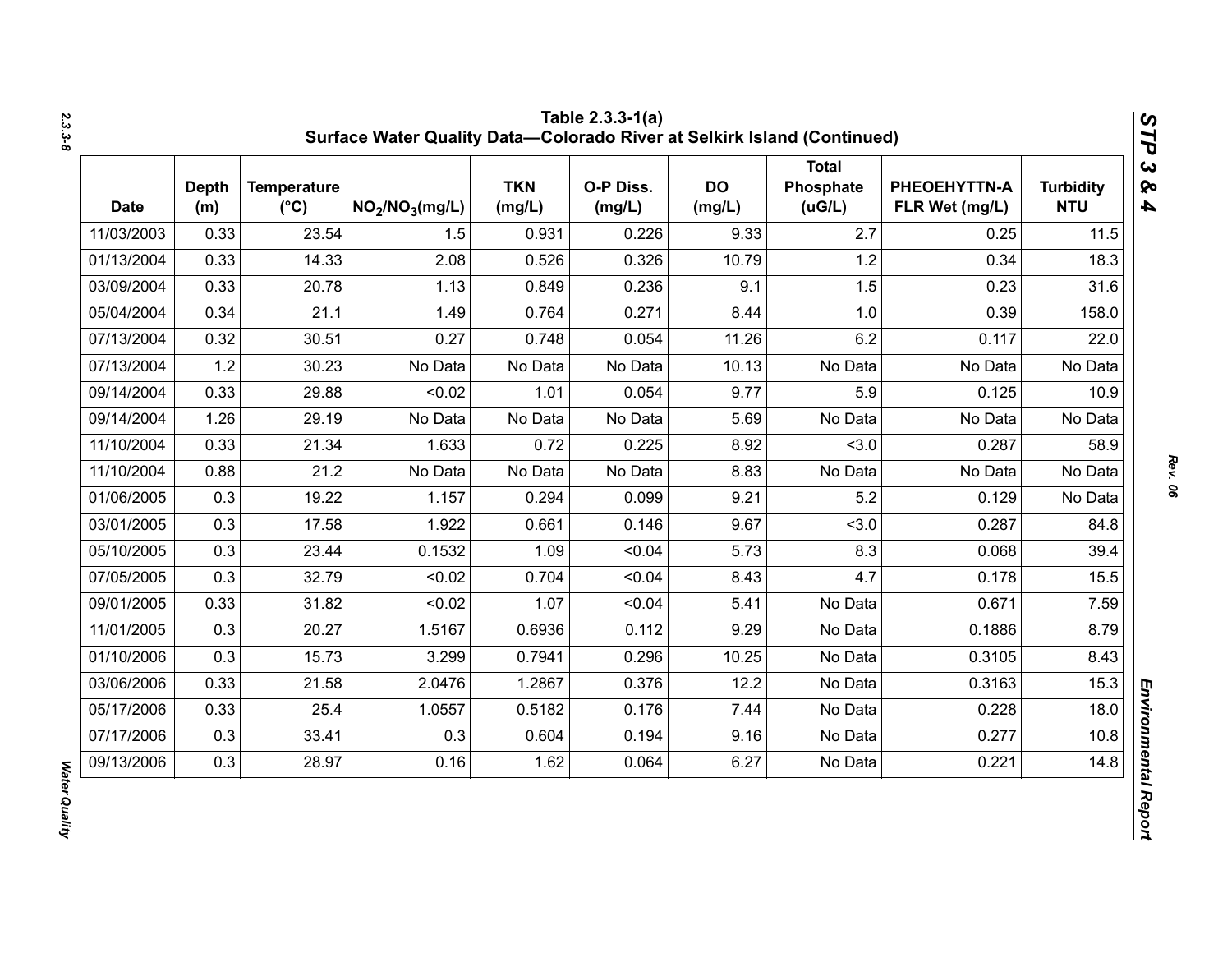| <b>Date</b> | <b>Depth</b><br>(m) | <b>TOC</b><br>(mg/L) | <b>Chloride</b><br>mg/L) | Chlorophyll-A-Phyto<br><b>CHFLuG/L</b> | E. Coli<br>(H/100 ml) | <b>Enterococcus</b><br><b>IDEXX</b><br>(MPN/100/ml) |
|-------------|---------------------|----------------------|--------------------------|----------------------------------------|-----------------------|-----------------------------------------------------|
| 01/03/2000  | 0.3                 | 2.03                 | 2,290                    | No Data                                | 49                    | No Data                                             |
| 03/16/2000  | 0.3                 | 3.21                 | 1,200                    | No Data                                | 128                   | No Data                                             |
| 05/03/2000  | 0.3                 | 3.14                 | 2,380                    | No Data                                | 300                   | No Data                                             |
| 07/11/2000  | 2.2                 | 2.09                 | 4,690                    | No Data                                | 7                     | No Data                                             |
| 09/12/2000  | 0.33                | 1.74                 | 12,400                   | No Data                                | 1                     | No Data                                             |
| 11/06/2000  | 0.33                | 2.1                  | 3,040                    | No Data                                | 600                   | No Data                                             |
| 01/04/2001  | 0.33                | 4.92                 | 32.2                     | No Data                                | 80                    | No Data                                             |
| 03/01/2001  | 0.33                | 3.61                 | 45.5                     | No Data                                | 49                    | No Data                                             |
| 05/03/2001  | 0.33                | 3.59                 | 408                      | No Data                                | 9                     | No Data                                             |
| 07/18/2001  | 0.33                | 4.14                 | 1,530                    | No Data                                | 142                   | No Data                                             |
| 09/05/2001  | 0.33                | 7.28                 | 14.5                     | No Data                                | 300                   | 1,400                                               |
| 11/26/2001  | 0.33                | 3.52                 | 35.6                     | No Data                                | No Data               | 209                                                 |
| 01/16/2002  | 0.33                | 3.47                 | 37.9                     | No Data                                | No Data               | 16.6                                                |
| 03/20/2002  | 0.33                | 2.62                 | 783                      | No Data                                | No Data               | 30                                                  |
| 05/09/2002  | 0.33                | 2.68                 | 1,210                    | No Data                                | No Data               | No Data                                             |
| 07/01/2002  | 0.33                | 4.74                 | 39                       | No Data                                | No Data               | 240                                                 |
| 09/09/2002  | 0.33                | 7.08                 | 18.1                     | No Data                                | No Data               | 7,700                                               |
| 11/05/2002  | 0.33                | 4.7                  | 6.21                     | No Data                                | No Data               | 1,900                                               |
| 01/02/2003  | 0.3                 | 6.22                 | 26.4                     | No Data                                | No Data               | 450                                                 |
| 03/05/2003  | 0.3                 | 4                    | 31.4                     | No Data                                | No Data               | 19                                                  |
| 05/07/2003  | 0.33                | 3.41                 | 401                      | No Data                                | No Data               | 34                                                  |
| 07/02/2003  | 0.33                | 2.59                 | 687                      | No Data                                | No Data               | 33                                                  |
| 09/30/2003  | 033                 | 4.55                 | 348                      | 57                                     | No Data               | 4                                                   |
| 11/03/2003  | 0.33                | 3.22                 | 354                      | 14.9                                   | No Data               | 41                                                  |
| 01/13/2004  | 0.33                | 2.6                  | 1,190                    | 7.2                                    | No Data               | 61                                                  |
| 03/09/2004  | 0.33                | 5.5                  | 110                      | 8.2                                    | No Data               | 180                                                 |
| 05/04/2004  | 0.34                | 6.2                  | 20.3                     | 3.5                                    | No Data               | 240                                                 |
| 07/13/2004  | 0.32                | 4.2                  | 33.9                     | 26.3                                   | No Data               | 540                                                 |
| 09/14/2004  | 0.33                | 2.6                  | 2,060                    | 26.1                                   | No Data               | 160                                                 |
| 11/10/2004  | 0.33                | 5.88                 | 93.2                     | 5.7                                    | No Data               | 1,600                                               |
| 01/06/2005  | 0.3                 | 2.74                 | 37.9                     | 18.7                                   | No Data               | No Data                                             |
| 03/01/2005  | 0.3                 | 4.92                 | 30.8                     | $5$                                    | No Data               | 87                                                  |
| 05/10/2005  | 0.3                 | 3                    | 267                      | 32.7                                   | No Data               | 10                                                  |
| 07/05/2005  | 0.3                 | 3.53                 | 343                      | 21                                     | No Data               | $10\,$                                              |
| 09/01/2005  | 0.33                | 2.89                 | 4,450                    | No Data                                | No Data               | 20                                                  |
| 11/01/2005  | 0.3                 | 2.025                | 1,277.96                 | No Data                                | No Data               | 10                                                  |
| 01/10/2006  | 0.3                 | 3.527                | 969.356                  | No Data                                | No Data               | $\mathbf{1}$                                        |
| 03/06/2006  | 0.33                | 2.694                | 1,122.32                 | No Data                                | No Data               | 10                                                  |
| 05/17/2006  | 0.33                | 3.353                | 1,289.32                 | No Data                                | No Data               | op31                                                |
| 07/17/2006  | 0.3                 | 4.3                  | 203                      | No Data                                | No Data               | 10                                                  |
| 09/13/2006  | 0.3                 | 3.65                 | 2,160                    | No Data                                | No Data               | 82                                                  |

**Table 2.3.3-1(b) Surface Water Quality Data—Colorado River at Selkirk Island**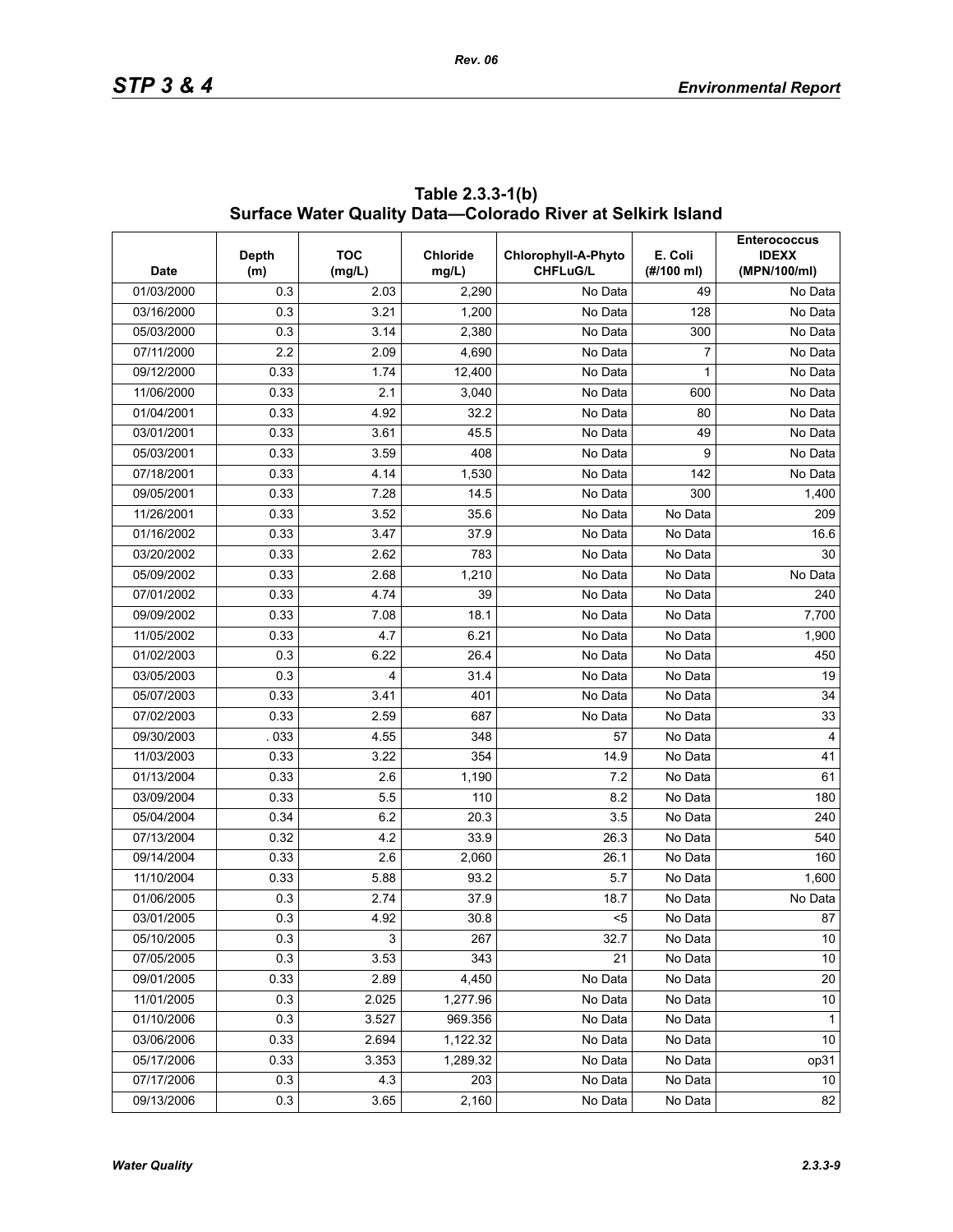|             |              | Surface Water Quality Data—Colorado River at Selkirk Island (Continued)<br><b>Total Alkalinity</b> | Chlorophyll-A | <b>Fecal Coli</b>            |
|-------------|--------------|----------------------------------------------------------------------------------------------------|---------------|------------------------------|
| <b>Date</b> | <b>Depth</b> | CaCo <sub>3</sub>                                                                                  | Corrected     | <b>MFM-FCBR</b><br>(#/100ml) |
| 01/03/2000  | (m)<br>0.3   | (mg/L)<br>222                                                                                      | (ug/L)<br>21  |                              |
| 03/16/2000  | 0.3          | 188                                                                                                | 6.6           | 64<br>168                    |
|             | 0.3          |                                                                                                    | 10.9          |                              |
| 05/03/2000  |              | 163                                                                                                |               | 700                          |
| 07/11/2000  | 2.2          | 162                                                                                                | 4.8           | 6<br>2                       |
| 09/12/2000  | 0.33         | 158                                                                                                | 15.8          |                              |
| 11/06/2000  | 0.33         | 134                                                                                                | 3.7           | 600                          |
| 01/04/2001  | 0.33         | 137                                                                                                | 0.9           | 112                          |
| 03/01/2001  | 0.33         | 152                                                                                                | 2.51          | 132                          |
| 05/03/2001  | 0.33         | 182                                                                                                | 21.9          | 8                            |
| 07/18/2001  | 0.33         | 165                                                                                                | 19.2          | 400                          |
| 09/05/2001  | 0.33         | 94.1                                                                                               | 1             | No Data                      |
| 11/26/2001  | 0.33         | 176                                                                                                | 0.836         | No Data                      |
| 01/16/2002  | 0.33         | 189                                                                                                | 6.48          | No Data                      |
| 03/20/2002  | 0.33         | 224                                                                                                | 15.6          | No Data                      |
| 05/09/2002  | 0.33         | 148                                                                                                | 18            | No Data                      |
| 07/01/2002  | 0.33         | 108                                                                                                | 7.5           | No Data                      |
| 09/09/2002  | 0.33         | 81                                                                                                 | 12.9          | No Data                      |
| 11/05/2002  | 0.33         | 75                                                                                                 | 1.3           | No Data                      |
| 01/02/2003  | 0.3          | 151                                                                                                | 5.4           | No Data                      |
| 03/05/2003  | 0.3          | 184                                                                                                | 9.1           | No Data                      |
| 05/07/2003  | 0.33         | 183                                                                                                | 27.6          | No Data                      |
| 07/02/2003  | 0.33         | 167                                                                                                | 16.7          | No Data                      |
| 09/30/2003  | 0.33         | 166                                                                                                | No Data       | No Data                      |
| 11/03/2003  | 0.33         | 203                                                                                                | No Data       | No Data                      |
| 01/13/2004  | 0.33         | 205                                                                                                | No Data       | No Data                      |
| 03/09/2004  | 0.33         | 136                                                                                                | No Data       | No Data                      |
| 05/04/2004  | 0.34         | 94                                                                                                 | No Data       | No Data                      |
| 07/13/2004  | 0.32         | 183                                                                                                | No Data       | No Data                      |
| 09/14/2004  | 0.33         | 182                                                                                                | No Data       | No Data                      |
| 11/10/2004  | 0.33         | 133                                                                                                | No Data       | No Data                      |
| 01/06/2005  | 0.3          | 218                                                                                                | No Data       | No Data                      |
| 03/01/2005  | 0.3          | 162                                                                                                | No Data       | No Data                      |
| 05/10/2005  | 0.3          | 176                                                                                                | No Data       | No Data                      |
| 07/05/2005  | 0.3          | 160                                                                                                | No Data       | No Data                      |
| 09/01/2005  | 0.33         | 171                                                                                                | No Data       | No Data                      |
| 11/01/2005  | 0.3          | 223.1                                                                                              | 5.9808        | No Data                      |
| 01/10/2006  | 0.3          | 235.3                                                                                              | 5.72448       | No Data                      |
| 03/06/2006  | 0.33         | 215                                                                                                | 24.6153       | No Data                      |
| 05/17/2006  | 0.33         | 118.7                                                                                              | 6.94093       | No Data                      |
| 07/17/2006  | 0.3          | 160                                                                                                | 18.8          | No Data                      |
| 09/13/2006  | 0.3          | 170                                                                                                | 15.2          | No Data                      |

**Table 2.3.3-1(b) Surface Water Quality Data—Colorado River at Selkirk Island (Continued)**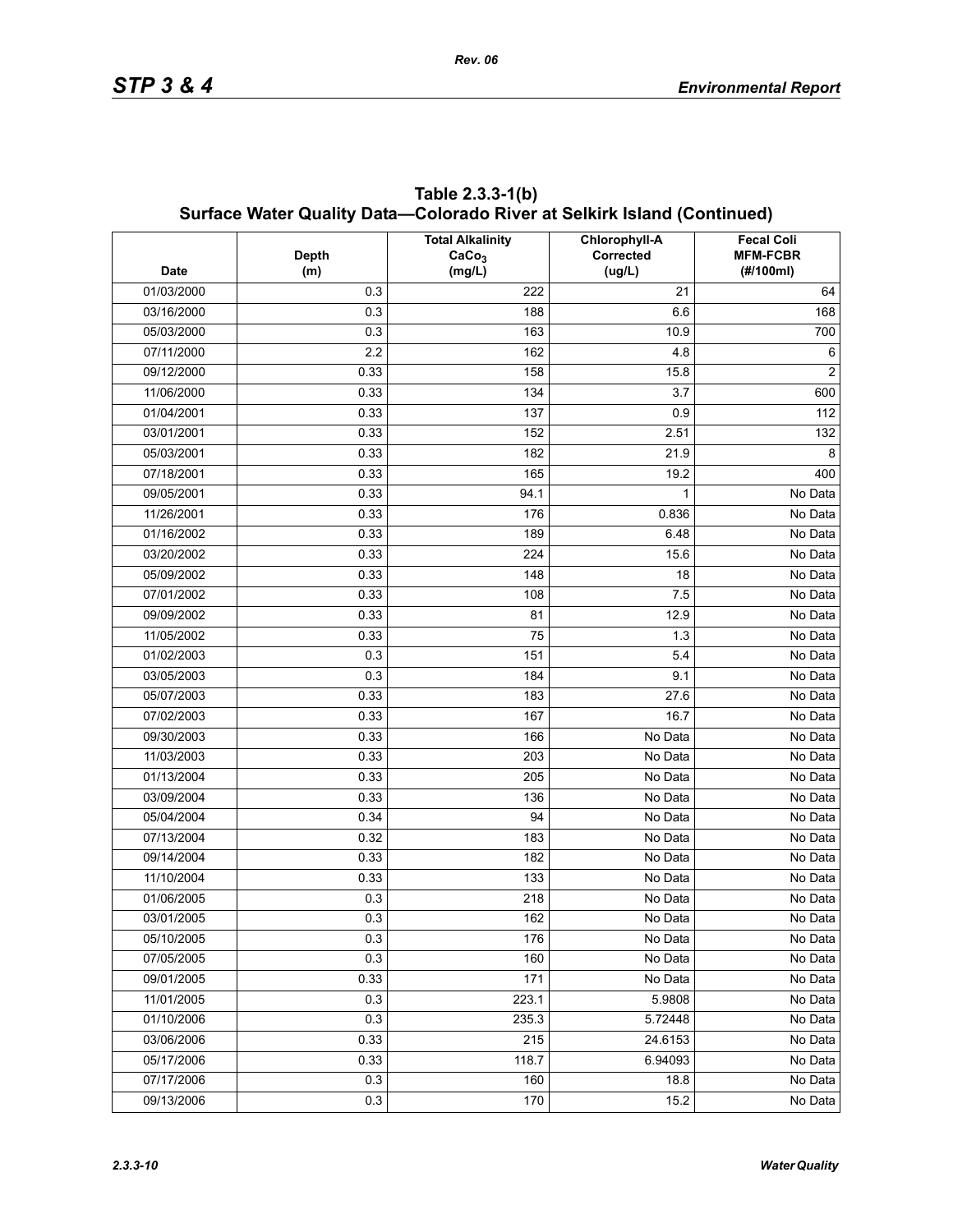| <b>Date</b> | <b>Depth</b><br>(m) | $NH3-N$<br><b>Total</b><br>(mg/L) | pH<br>(SU) | <b>PHEOPHTN A</b><br>(ug/L) | <b>Residual Total</b><br>(Nonfilterable)<br>(mg/L) | <b>Residual</b><br><b>Total Filtrate</b><br>Dissolved-180<br>(mg/L) | <b>Specific</b><br><b>Conductivity</b><br><b>Field</b><br>(µmhos/cm) | Sulfate SO <sub>4</sub><br>(mg/L) |
|-------------|---------------------|-----------------------------------|------------|-----------------------------|----------------------------------------------------|---------------------------------------------------------------------|----------------------------------------------------------------------|-----------------------------------|
| 01/03/2000  | 0.3                 | < 0.02                            | No Data    | 6.9                         | 21                                                 | 4,280                                                               | No Data                                                              | 340                               |
| 01/03/2000  | 1.0                 | No Data                           | 8.16       | No Data                     | No Data                                            | No Data                                                             | 7,766                                                                | No Data                           |
| 03/16/2000  | 0.3                 | 0.098                             | No Data    | 2.3                         | 21                                                 | 2,380                                                               | No Data                                                              | 206                               |
| 03/16/2000  | 1.0                 | No Data                           | 8.08       | No Data                     | No Data                                            | No Data                                                             | 4,287                                                                | No Data                           |
| 05/03/2000  | 0.3                 | 0.291                             | No Data    | 2.6                         | 34                                                 | No Data                                                             | No Data                                                              | 338                               |
| 05/03/2000  | 1.0                 | No Data                           | 7.95       | No Data                     | No Data                                            | No Data                                                             | 7,241d                                                               | No Data                           |
| 07/11/2000  | 2.2                 | < 0.02                            | 7.74       | 1.3                         | 31                                                 | No Data                                                             | 23,468                                                               | 582                               |
| 09/12/2000  | 0.33                | < 0.02                            | No Data    | 5.2                         | 91                                                 | No Data                                                             | No Data                                                              | 1,650                             |
| 09/12/2000  | 0.5                 | No Data                           | 8.14       | No Data                     | No Data                                            | No Data                                                             | 33,826                                                               | No Data                           |
| 11/06/2000  | 0.33                | 0.135                             | No Data    | 1.2                         | 47                                                 | No Data                                                             | No Data                                                              | 408                               |
| 11/06/2000  | 1.0                 | No Data                           | 7.85       | No Data                     | No Data                                            | No Data                                                             | 9,539                                                                | No Data                           |
| 01/04/2001  | 0.33                | 0.0223                            | No Data    | < 0.5                       | 66                                                 | No Data                                                             | No Data                                                              | 35.1                              |
| 01/04/2001  | 0.6                 | No Data                           | 8.02       | No Data                     | No Data                                            | No Data                                                             | 432                                                                  | No Data                           |
| 03/01/2001  | 0.33                | < 0.02                            | No Data    | 0.593                       | 37                                                 | No Data                                                             | No Data                                                              | 35.2                              |
| 03/01/2001  | 0.8                 | No Data                           | 8.2        | No Data                     | No Data                                            | No Data                                                             | 508                                                                  | No Data                           |
| 05/03/2001  | 0.2                 | No Data                           | 8.65       | No Data                     | No Data                                            | No Data                                                             | 1,815d                                                               | No Data                           |
| 05/03/2001  | 0.33                | 0.037                             | No Data    | 6.6                         | 30                                                 | No Data                                                             | No Data                                                              | 91.2                              |
| 07/18/2001  | 0.33                | < 0.02                            | No Data    | 7.34                        | 29                                                 | No Data                                                             | No Data                                                              | 217                               |
| 07/18/2001  | 0.7                 | No Data                           | 8.59       | No Data                     | No Data                                            | No Data                                                             | 5,189                                                                | No Data                           |
| 09/05/2001  | 0.33                | < 0.02                            | No Data    | < 0.5                       | 113                                                | No Data                                                             | No Data                                                              | 15.4                              |
| 09/05/2001  | 0.5                 | No Data                           | 7.61       | No Data                     | No Data                                            | No Data                                                             | 260                                                                  | No Data                           |
| 11/26/2001  | 0.33                | < 0.02                            | No Data    | < 0.5                       | 77                                                 | No Data                                                             | No Data                                                              | 30.4                              |

*Rev. 06*

 $2.3.3 - 11$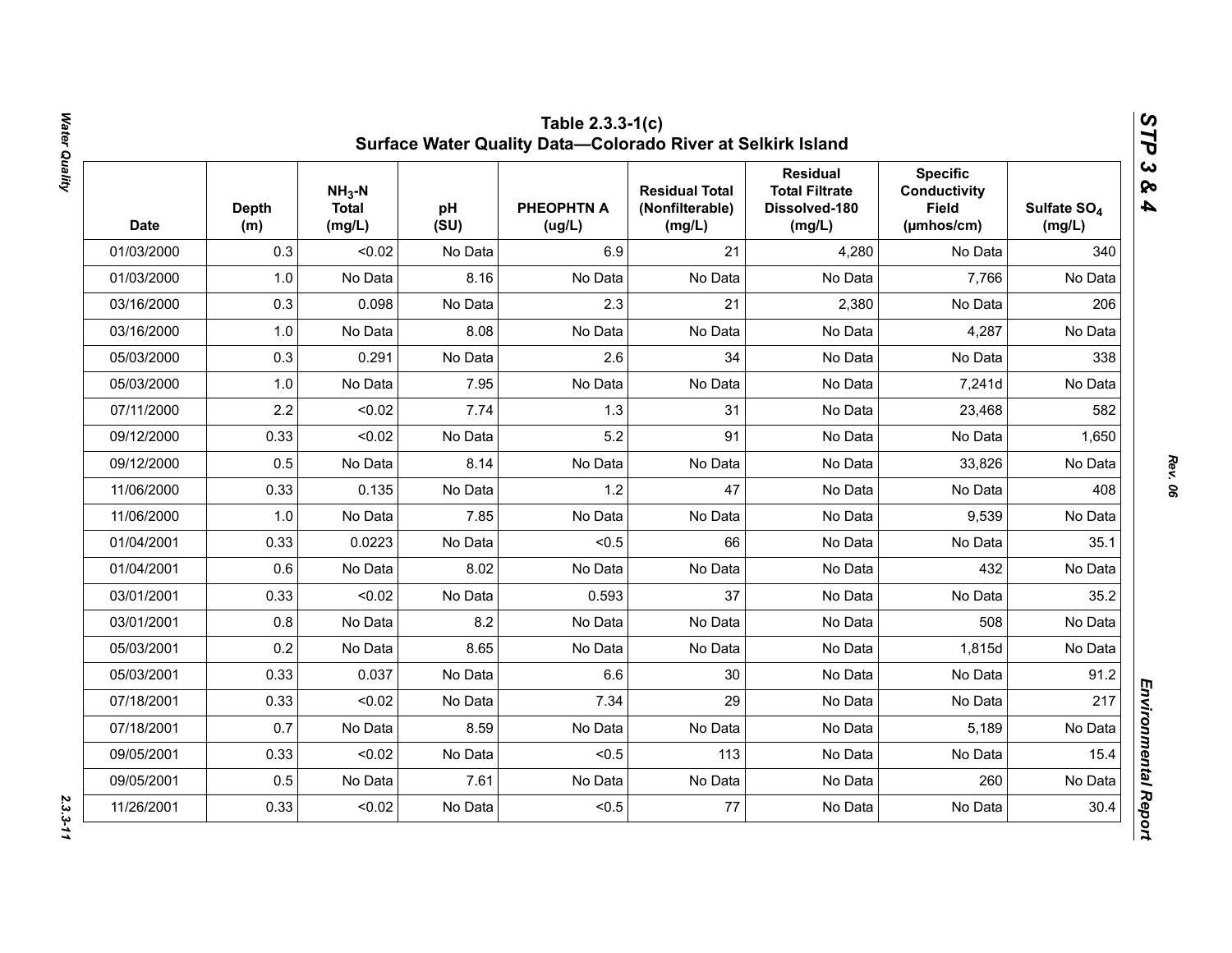| <b>Date</b> | <b>Depth</b><br>(m) | $NH3-N$<br><b>Total</b><br>(mg/L) | pH<br>(SU) | <b>PHEOPHTN A</b><br>(ug/L) | <b>Residual Total</b><br>(Nonfilterable)<br>(mg/L) | <b>Residual</b><br><b>Total Filtrate</b><br>Dissolved-180<br>(mg/L) | <b>Specific</b><br><b>Conductivity</b><br><b>Field</b><br>$(\mu m \text{hos/cm})$ | Sulfate SO <sub>4</sub><br>(mg/L) |
|-------------|---------------------|-----------------------------------|------------|-----------------------------|----------------------------------------------------|---------------------------------------------------------------------|-----------------------------------------------------------------------------------|-----------------------------------|
| 11/26/2001  | 0.8                 | No Data                           | 7.9        | No Data                     | No Data                                            | No Data                                                             | 504                                                                               | No Data                           |
| 01/16/2002  | 0.33                | 0.0413                            | No Data    | 1.73                        | 42                                                 | No Data                                                             | No Data                                                                           | 36.5                              |
| 01/16/2002  | 0.5                 | No Data                           | 7.87       | No Data                     | No Data                                            | No Data                                                             | 537                                                                               | No Data                           |
| 03/20/2002  | 0.33                | 0.04                              | No Data    | 9.7                         | 11                                                 | No Data                                                             | No Data                                                                           | 132                               |
| 03/20/2002  | 0.8                 | No Data                           | 8.3        | No Data                     | No Data                                            | No Data                                                             | 3,094                                                                             | No Data                           |
| 05/09/2002  | 0.33                | < 0.02                            | No Data    | 4.4                         | 14                                                 | No Data                                                             | No Data                                                                           | 177                               |
| 07/01/2002  | 0.33                | 0.06                              | No Data    | 2.5                         | 38                                                 | No Data                                                             | No Data                                                                           | 18                                |
| 09/09/2002  | 0.33                | < 0.02                            | No Data    | 5.8                         | 320                                                | No Data                                                             | No Data                                                                           | 7.2                               |
| 09/09/2002  | 0.6                 | No Data                           | 7.83       | No Data                     | No Data                                            | No Data                                                             | 224                                                                               | No Data                           |
| 09/09/2002  | 2.0                 | No Data                           | 7.8        | No Data                     | No Data                                            | No Data                                                             | 225                                                                               | No Data                           |
| 11/05/2002  | 0.3                 | No Data                           | 8.17       | No Data                     | No Data                                            | No Data                                                             | 142                                                                               | No Data                           |
| 11/05/2002  | 0.33                | < 0.02                            | No Data    | < 0.5                       | 506                                                | No Data                                                             | No Data                                                                           | 4.83                              |
| 01/02/2003  | 0.3                 | < 0.02                            | 8          | 1.7                         | 408                                                | No Data                                                             | 379                                                                               | 26.1                              |
| 01/02/2003  | 1.6                 | No Data                           | 7.92       | No Data                     | No Data                                            | No Data                                                             | 379                                                                               | No Data                           |
| 03/05/2003  | 0.3                 | < 0.02                            | 8.08       | 2.2                         | 193                                                | No Data                                                             | 477                                                                               | 32.6                              |
| 05/07/2003  | 0.3                 | No Data                           | 7.88       | No Data                     | No Data                                            | No Data                                                             | 1,755                                                                             | No Data                           |
| 05/07/2003  | 0.33                | 0.243                             | No Data    | 6.4                         | 24                                                 | No Data                                                             | No Data                                                                           | 82                                |
| 05/07/2003  | 1.1                 | No Data                           | 7.85       | No Data                     | No Data                                            | No Data                                                             | 1,757                                                                             | No Data                           |
| 07/02/2003  | 0.3                 | No Data                           | 8.2        | No Data                     | No Data                                            | No Data                                                             | 2,686                                                                             | No Data                           |
| 07/02/2003  | 0.33                | 0.069                             | No Data    | 3.6                         | 18                                                 | No Data                                                             | No Data                                                                           | 116                               |
| 07/02/2003  | 1.2                 | No Data                           | 8.16       | No Data                     | No Data                                            | No Data                                                             | 2,721                                                                             | No Data                           |
| 09/30/2003  | 0.33                | 0.02                              | 8.37       | No Data                     | 31                                                 | 969                                                                 | 1,793                                                                             | 78.1                              |

*Water Quality* 

**Water Quality**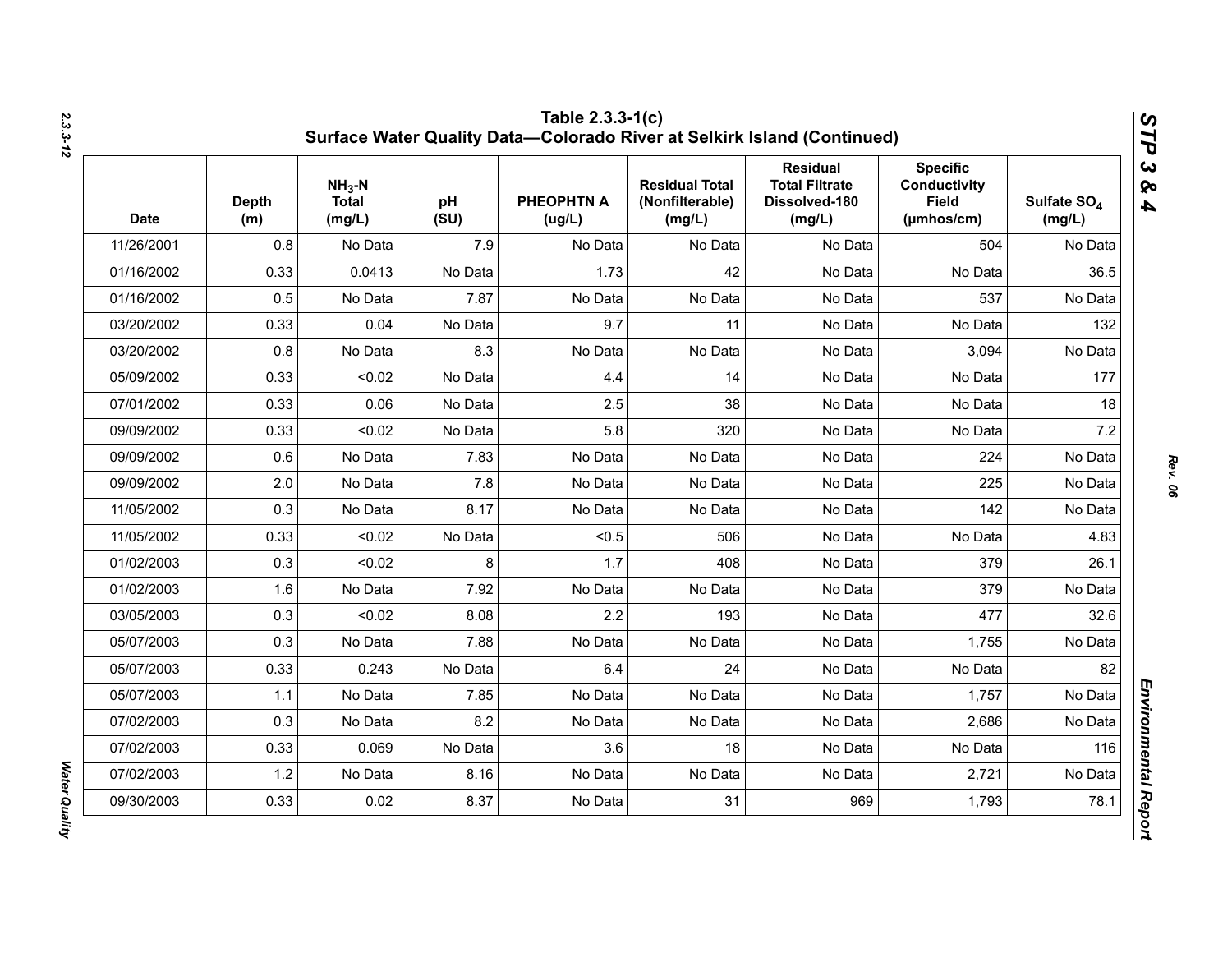| <b>Date</b> | <b>Depth</b><br>(m) | $NH3-N$<br><b>Total</b><br>(mg/L) | pH<br>(SU) | <b>PHEOPHTN A</b><br>(ug/L) | <b>Residual Total</b><br>(Nonfilterable)<br>(mg/L) | <b>Residual</b><br><b>Total Filtrate</b><br>Dissolved-180<br>(mg/L) | <b>Specific</b><br><b>Conductivity</b><br><b>Field</b><br>(µmhos/cm) | Sulfate SO <sub>4</sub><br>(mg/L) |
|-------------|---------------------|-----------------------------------|------------|-----------------------------|----------------------------------------------------|---------------------------------------------------------------------|----------------------------------------------------------------------|-----------------------------------|
| 11/03/2003  | 0.33                | < 0.02                            | 8.03       | No Data                     | 20                                                 | 873                                                                 | 1,616                                                                | 65.2                              |
| 01/13/2004  | 0.33                | < 0.02                            | 7.86       | No Data                     | 24                                                 | 2,450                                                               | 4,239                                                                | 171                               |
| 03/09/2004  | 0.33                | < 0.02                            | 7.9        | No Data                     | 21                                                 | 447                                                                 | 788                                                                  | 53.5                              |
| 05/04/2004  | 0.34                | 0.029                             | 7.82       | No Data                     | 44                                                 | 249                                                                 | 305                                                                  | 18.8                              |
| 07/13/2004  | 0.32                | < 0.02                            | 8.4        | No Data                     | 21                                                 | 279                                                                 | 504                                                                  | 24.6                              |
| 07/13/2004  | 1.2                 | No Data                           | 8.34       | No Data                     | No Data                                            | No Data                                                             | 510                                                                  | No Data                           |
| 09/14/2004  | 0.33                | < 0.02                            | 8.22       | No Data                     | 11                                                 | 3,650                                                               | 6,933                                                                | 271                               |
| 09/14/2004  | 1.26                | No Data                           | 7.92       | No Data                     | No Data                                            | No Data                                                             | 10,360                                                               | No Data                           |
| 11/10/2004  | 0.33                | 0.038                             | 7.61       | No Data                     | 49                                                 | 354                                                                 | 679                                                                  | 36.3                              |
| 11/10/2004  | 0.88                | No Data                           | 7.61       | No Data                     | No Data                                            | No Data                                                             | 649                                                                  | No Data                           |
| 01/06/2005  | 0.3                 | < 0.02                            | 8.21       | No Data                     | 29                                                 | 337                                                                 | 599                                                                  | 34.1                              |
| 03/01/2005  | 0.3                 | < 0.02                            | 8.08       | No Data                     | 67                                                 | 278                                                                 | 477                                                                  | 27.1                              |
| 05/10/2005  | 0.3                 | 0.215                             | 7.8        | No Data                     | 44                                                 | 668                                                                 | 1,294                                                                | 61.1                              |
| 07/05/2005  | 0.3                 | < 0.02                            | 8.21       | No Data                     | 18                                                 | 829                                                                 | 1,593                                                                | 65.8                              |
| 09/01/2005  | 0.33                | < 0.02                            | 8.26       | No Data                     | 13                                                 | 9,420                                                               | 20,720                                                               | 654                               |
| 11/01/2005  | 0.3                 | 0.07909                           | 8.07       | $3$                         | 8                                                  | 2,335                                                               | 4,743                                                                | 180.455                           |
| 01/10/2006  | 0.3                 | 0.03709                           | 8.14       | $3$                         | 9                                                  | 1,810                                                               | 3,912                                                                | 153.04                            |
| 03/06/2006  | 0.33                | < 0.02                            | 8.47       | $3$                         | 23                                                 | 2,115                                                               | 4,272                                                                | 174.74                            |
| 05/17/2006  | 0.33                | 0.087443                          | 7.93       | $3$                         | 14                                                 | 2,365                                                               | 4,552                                                                | 195.828                           |
| 07/17/2006  | 0.3                 | < 0.02                            | 8.28       | $3$                         | 9                                                  | 571                                                                 | 1,172                                                                | 50.8                              |
| 09/13/2006  | 0.3                 | 0.176                             | 7.89       | 5.11                        | 16                                                 | 4,010                                                               | 7,295                                                                | 271                               |

2.3.3-13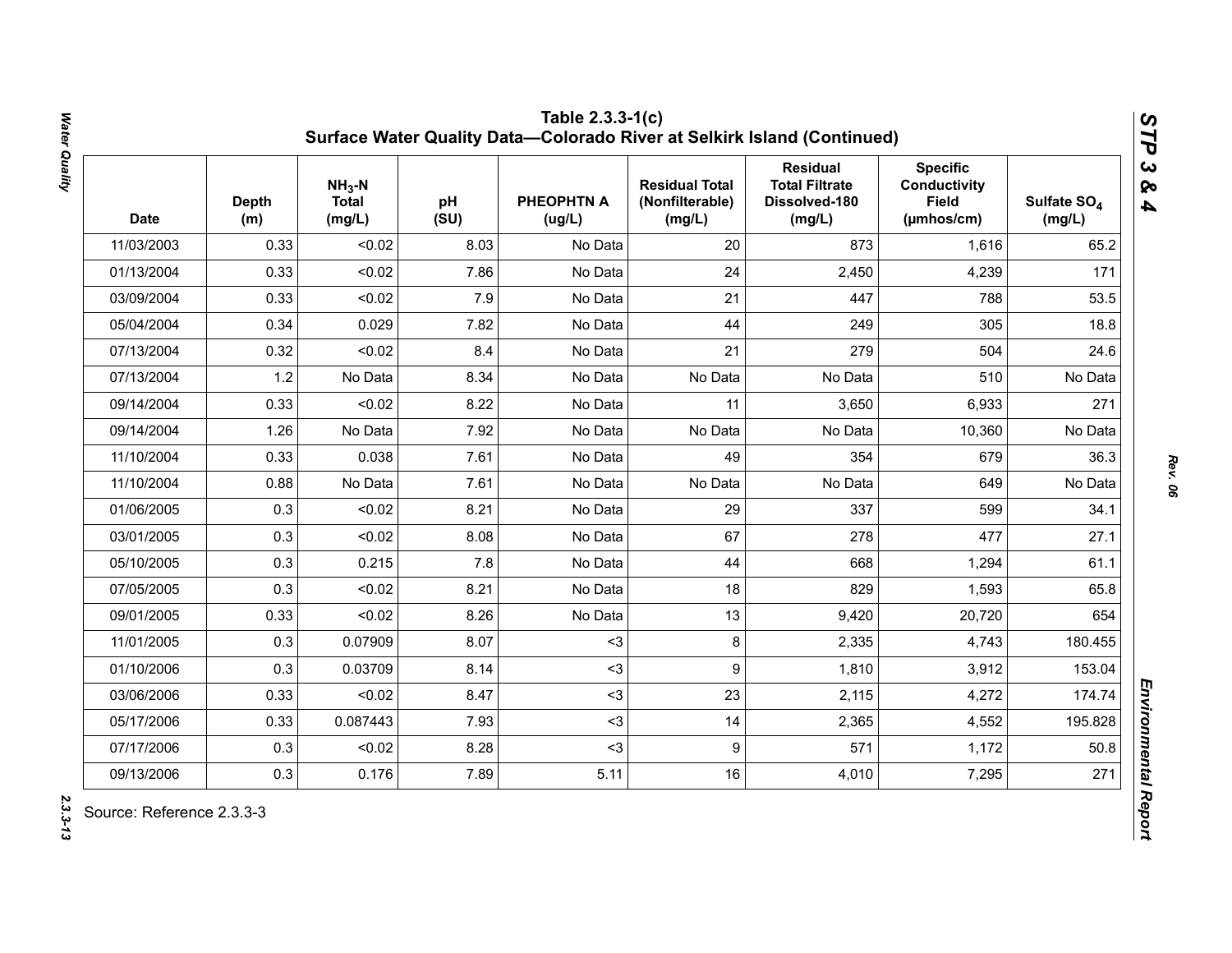| 205,600<br>January<br>194,500<br>February<br>March<br>63,200<br>60,400<br>April<br>May<br>255,400<br>210,500<br>June<br>108,400<br>July<br>62,000<br>August<br>61,900<br>September<br>October<br>71,300<br>66,500<br>November<br>68,000<br>December | 3,344<br>3,502<br>1,028<br>1,015<br>4,154<br>3,538<br>1,763<br>1,008<br>1,040 |
|-----------------------------------------------------------------------------------------------------------------------------------------------------------------------------------------------------------------------------------------------------|-------------------------------------------------------------------------------|
|                                                                                                                                                                                                                                                     |                                                                               |
|                                                                                                                                                                                                                                                     |                                                                               |
|                                                                                                                                                                                                                                                     |                                                                               |
|                                                                                                                                                                                                                                                     |                                                                               |
|                                                                                                                                                                                                                                                     |                                                                               |
|                                                                                                                                                                                                                                                     |                                                                               |
|                                                                                                                                                                                                                                                     |                                                                               |
|                                                                                                                                                                                                                                                     |                                                                               |
|                                                                                                                                                                                                                                                     |                                                                               |
|                                                                                                                                                                                                                                                     | 1,160                                                                         |
|                                                                                                                                                                                                                                                     | 1,118                                                                         |
|                                                                                                                                                                                                                                                     | 1,143                                                                         |
| Source: Reference 2.3.3-4                                                                                                                                                                                                                           |                                                                               |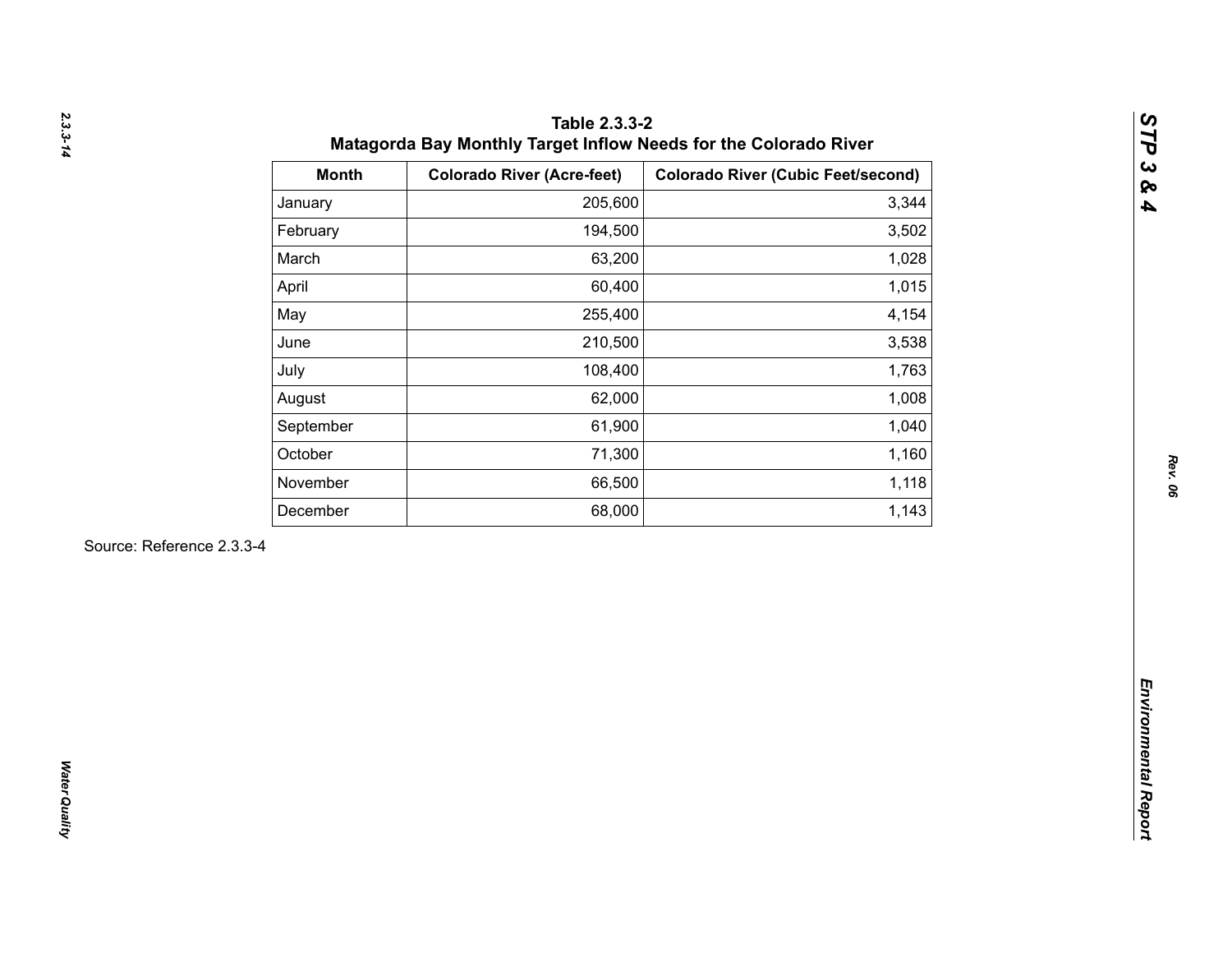|                                                       | Sample Date [2]<br><b>July 25, 2006</b> |              | Sample Date [3]<br>Oct. 17, 2006 |              |  |
|-------------------------------------------------------|-----------------------------------------|--------------|----------------------------------|--------------|--|
| <b>Parameter</b>                                      | <b>Filtered</b>                         | <b>Total</b> | <b>Filtered</b>                  | <b>Total</b> |  |
| Aluminum (Al)                                         | < 0.5                                   | 1.7          | 1.0                              | 1.4          |  |
| Barium (Ba)                                           | 2.0                                     | 2.0          | 4.0                              | 4.0          |  |
| Boron (B)                                             | 1.2                                     | 1.2          | 1.1                              | 1.1          |  |
| Cadmium (Cd)                                          | 2.00                                    | 2.00         | < 0.40                           | < 0.40       |  |
| Calcium (Ca)                                          | 48                                      | 53           | 50                               | 53           |  |
| Chromium (Cr)                                         | < 0.05                                  | < 0.05       | < 0.10                           | 0.24         |  |
| Copper (Cu)                                           | < 0.05                                  | < 0.05       | < 0.10                           | < 0.10       |  |
| Iron (Fe)                                             | < 0.05                                  | 1.4          | < 0.10                           | 0.95         |  |
| Lead (Pb)                                             | 1.0                                     | 1.0          | 2.0                              | 2.0          |  |
| Lithium (Li)                                          | < 0.05                                  | < 0.05       | < 0.10                           | < 0.10       |  |
| Magnesium (Mg)                                        | 78                                      | 78           | 78                               | 78           |  |
| Manganese (Mn)                                        | < 0.05                                  | 0.26         | < 0.10                           | < 0.10       |  |
| Molybdenum (Mo)                                       | < 0.5                                   | < 0.5        | 1.0                              | 1.0          |  |
| Nickel (Ni)                                           | < 0.5                                   | < 0.5        | 1.0                              | 1.0          |  |
| Phosphorus (P)                                        | < 5.0                                   | 5.0          | < 9.9                            | < 9.9        |  |
| Phosphorus (PO <sub>4</sub> )                         | < 15.3                                  | < 15.3       | $30.3$                           | $30.4$       |  |
| Potassium (K)                                         | 22.0                                    | 22.0         | 24.0                             | 24.0         |  |
| Silica $(S_iO_2)$                                     | 19.0                                    | 28           | 17.0                             | 25.0         |  |
| Sodium (Na)                                           | 560                                     | 560          | 620                              | 620          |  |
| Strontium (Sr)                                        | 0.81                                    | 0.81         | 0.82                             | 0.82         |  |
| Vanadium (V)                                          | < 1.00                                  | 1.00         | < 4.95                           | < 4.96       |  |
| Zinc (Zn)                                             | < 0.05                                  | 0.05         | < 0.10                           | 0.10         |  |
| Calcium $(C_aCO_3)$                                   | 120                                     | 130          | 120                              | 130          |  |
| Magnesium $(C_4CO_3)$                                 | 320                                     | 320          | 320                              | 320          |  |
| Sodium $(C_aCO_3)$                                    | 1,200                                   | 1,200        | 1,400                            | 1,400        |  |
| Calculated Hardness (C <sub>a</sub> CO <sub>3</sub> ) | 440                                     | 450          | 440                              | 450          |  |
| Bromide (Br)                                          |                                         | 6.6          |                                  | 6.9          |  |
| Chloride (CI)                                         |                                         | 1,100        |                                  | 1,100        |  |
| Nitrate $(NO3)$                                       |                                         | 2.0          |                                  | 2.0          |  |

**Table 2.3.3-3 Water Quality Data—Main Cooling Reservoir [1]**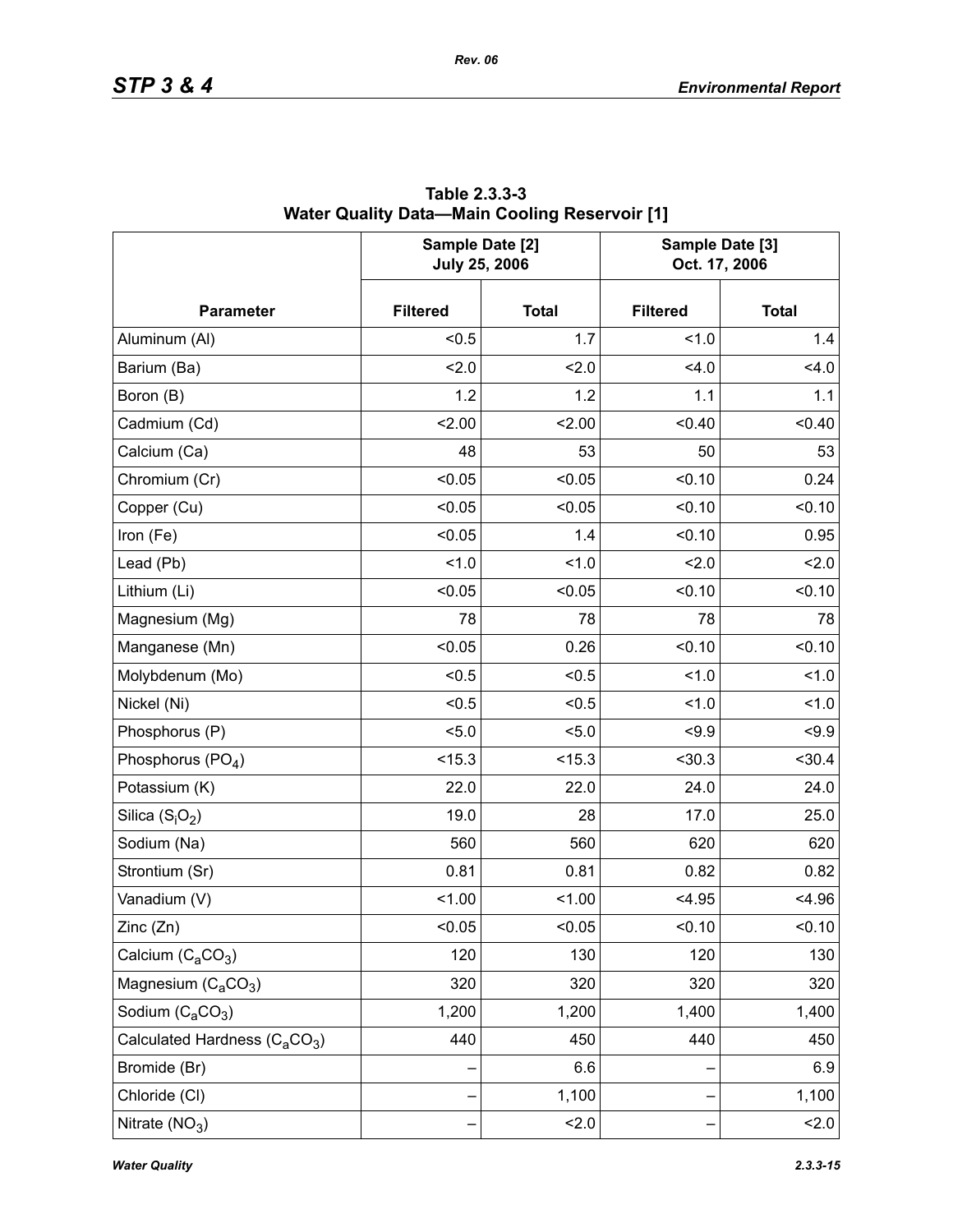|                                 |                 | Sample Date [2]<br><b>July 25, 2006</b> | Sample Date [3]<br>Oct. 17, 2006 |              |  |
|---------------------------------|-----------------|-----------------------------------------|----------------------------------|--------------|--|
| <b>Parameter</b>                | <b>Filtered</b> | <b>Total</b>                            | <b>Filtered</b>                  | <b>Total</b> |  |
| Nitrite $(NO2)$                 |                 | 2.0                                     |                                  | 2.0          |  |
| Sulfate $(SO4)$                 |                 | 190                                     |                                  | 190          |  |
| Chloride $(C_aCO_3)$            |                 | 1,500                                   |                                  | 1,500        |  |
| Nitrate $(C_4CO_3)$             |                 | 1.6                                     |                                  | 1.6          |  |
| Sulfate $(C_4CO_3)$             |                 | 190                                     |                                  | 200          |  |
| Bicarbonate $(C_4CO_3)$         |                 | 170                                     |                                  | 190          |  |
| Carbonate $(C_2CO_3)$           |                 | 36                                      |                                  | 17           |  |
| Methyl Orange $(C_aCO_3)$       |                 | 210                                     |                                  | 210          |  |
| Phenolphthalein $(C_aCO_3)$     |                 | 18                                      |                                  | < 10         |  |
| pH                              |                 | 8.8 S.U.                                |                                  | 8.5 S.U.     |  |
| Conductivity                    |                 | $3,600 \mu S/cm$                        |                                  | 3,700 µS/cm  |  |
| Suspended Solids (Total @ 105C) |                 | 150                                     |                                  | 30           |  |

**Table 2.3.3-3 Water Quality Data—Main Cooling Reservoir [1] (Continued)**

*Rev. 06*

[1] All concentration units in mg/L unless noted otherwise.

[2] Reference 2.3.3-9.

[3] Reference 2.3.3-10.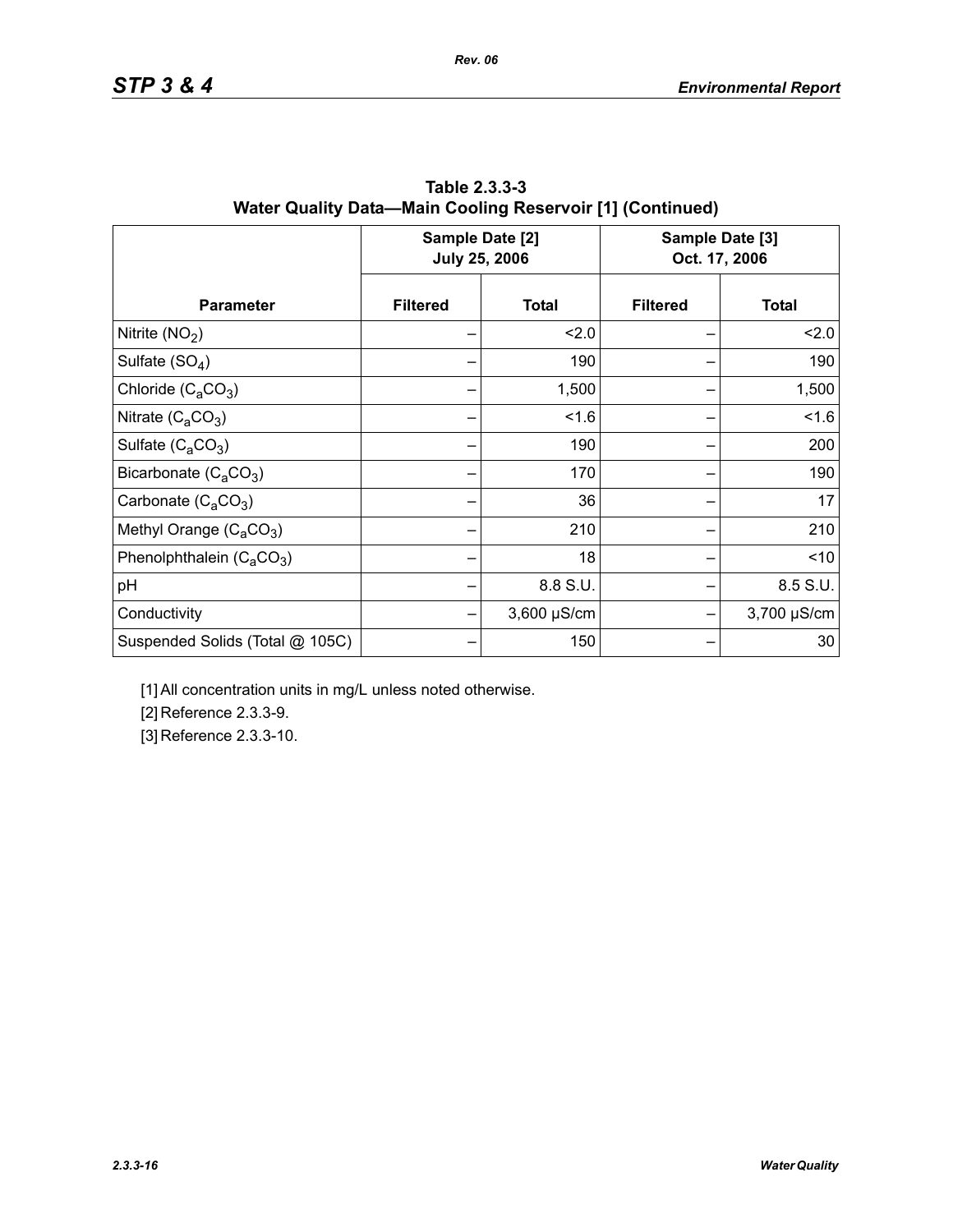| Medium:                        | <b>Surface Water</b>                           |                                                     |                                                     |                                       |                                                    | <b>Units: PicoCuries per</b><br>Kilogram                    |  |  |
|--------------------------------|------------------------------------------------|-----------------------------------------------------|-----------------------------------------------------|---------------------------------------|----------------------------------------------------|-------------------------------------------------------------|--|--|
|                                | <b>TOTAL</b><br><b>ANALYSES</b>                |                                                     | <b>INDICATOR</b>                                    |                                       | <b>LOCATION WITH HIGHEST ANNUAL</b><br><b>MEAN</b> |                                                             |  |  |
| <b>ANALYSIS</b><br><b>TYPE</b> | /NONROUTINE<br><b>MEASUREMENT</b><br>${\bf S}$ | <b>LOWER</b><br><b>LIMIT OF</b><br><b>DETECTION</b> | <b>LOCATIONS</b><br><b>MEAN [1]</b><br><b>RANGE</b> | <b>LOCATION</b><br><b>INFORMATION</b> | <b>MEAN [1]</b><br><b>RANGE</b>                    | <b>CONTROL LOCATIONS</b><br><b>MEAN [1]</b><br><b>RANGE</b> |  |  |
| Hydrogen-3<br>(Tritium)        | 12/0                                           | $2.6E + 02$                                         | $1.3E+04(4/8)$<br>$(1.2E+04 - 1.4E+04)$             | 3 miles SSE<br>(#216)                 | $1.3E+04(4/4)$<br>$(1.2E+04 - 1.4E+04)$            | $- (0/4)$                                                   |  |  |
| Iodine-131                     | 40/0                                           | $5.3E + 00$                                         | $- (0/27)$                                          |                                       |                                                    | $- (0/13)$                                                  |  |  |
| Cesium-134                     | 40/0                                           | $1.8E + 00$                                         | $- (0/27)$                                          |                                       |                                                    | $- (0/13)$                                                  |  |  |
| Cesium-137                     | 40/0                                           | $1.6E + 00$                                         | $-(0/27)$                                           |                                       |                                                    | $- (0/13)$                                                  |  |  |
| Manganese-54                   | 40/0                                           | $1.6E + 00$                                         | $- (0/27)$                                          |                                       |                                                    | $- (0/13)$                                                  |  |  |
| Iron-59                        | 40/0                                           | $5.1E+00$                                           | $- (0/27)$                                          |                                       |                                                    | $- (0/13)$                                                  |  |  |
| Cobalt-58                      | 40/0                                           | $1.7E + 00$                                         | $- (0/27)$                                          |                                       |                                                    | $- (0/13)$                                                  |  |  |
| Cobalt-60                      | 40/0                                           | $1.7E + 00$                                         | $-(0/27)$                                           |                                       |                                                    | $- (0/13)$                                                  |  |  |
| Zinc-65                        | 40/0                                           | $3.4E + 00$                                         | $- (0/27)$                                          |                                       |                                                    | $- (0/13)$                                                  |  |  |
| Zirconium-95                   | 40/0                                           | $3.1E + 00$                                         | $-(0/27)$                                           |                                       |                                                    | $- (0/13)$                                                  |  |  |
| Niobium-95                     | 40/0                                           | $2.1E+00$                                           | $-(0/27)$                                           |                                       |                                                    | $- (0/13)$                                                  |  |  |
| Lanthanum-140                  | 40/0                                           | $4.2E + 00$                                         | $- (0/27)$                                          |                                       |                                                    | $- (0/13)$                                                  |  |  |
| Barium-140                     | No Data                                        |                                                     |                                                     |                                       |                                                    |                                                             |  |  |

*Rev. 06*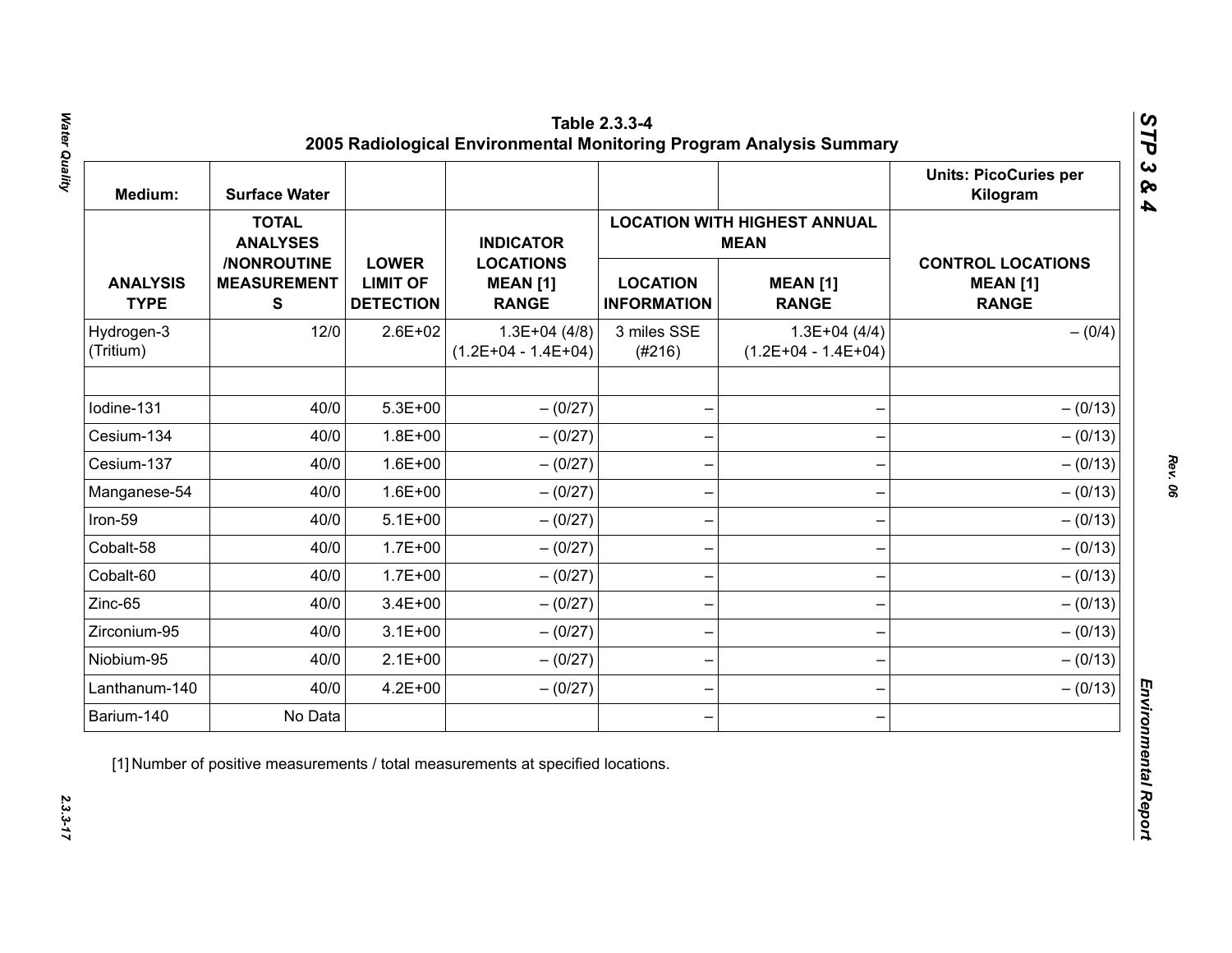| Year | West Branch of<br><b>Colorado River</b><br>(Offsite #213) | <b>Little Robbins</b><br>Slough<br>(Onsite #212) | <b>East Branch of</b><br><b>Little Robbins</b><br>Slough<br>(Onsite #211) | Ditch NE of<br>(Onsite #229) | <b>MCR</b><br><b>Blowdown</b><br>(Onsite #237) | <b>MCR Blowdown</b><br>(Onsite #216) |
|------|-----------------------------------------------------------|--------------------------------------------------|---------------------------------------------------------------------------|------------------------------|------------------------------------------------|--------------------------------------|
| 1995 | 505                                                       | 7,725                                            | 3,297                                                                     | 3,576                        | 5,673                                          | 10,850                               |
|      | 1,661                                                     | 2,663                                            | 3,139                                                                     | 3,428                        | 3,735                                          | 13,550                               |
|      | 2,630                                                     | 2,046                                            | 2,719                                                                     | 3,110                        | 2,330                                          | 13,558                               |
|      | 1,758                                                     | 1,758                                            | 3,190                                                                     | 1,382                        | 3,492                                          | 12,737                               |
| 1996 | 2,369                                                     | 2,207                                            | 3,038                                                                     | 3,687                        | 3,065                                          | 16,638                               |
|      | 3,405                                                     | 2,820                                            | 3,029                                                                     | 3,653                        | 4,132                                          | 17,410                               |
|      | 994                                                       | 782                                              | 1,860                                                                     | 1,534                        | 3,420                                          | 13,877                               |
|      | 2,383                                                     | 3,317                                            | 2,903                                                                     | 3,753                        | 3,904                                          | 9,678                                |
| 1997 | 269                                                       | 3,387                                            | 2,733                                                                     | 2,752                        | 4,805                                          | 11,434                               |
|      | 2,322                                                     | 4,123                                            | 3,392                                                                     | 4,593                        | 4,685                                          | 9,864                                |
|      | 183                                                       | 3,809                                            | 4,726                                                                     | 5,506                        | 6,155                                          | 9,777                                |
|      | 1,954                                                     | 4,352                                            | 4,652                                                                     | 5,745                        | 6,020                                          | 7,973                                |
| 1998 | 858                                                       | 5,086                                            | 5,038                                                                     | 5,948                        | 6,665                                          | 9,042                                |
|      | 5,641                                                     | 4,382                                            | 4,382                                                                     | 6,576                        | 6,713                                          | 9,223                                |
|      | 209                                                       | 209                                              | 4,828                                                                     | 5,755                        | 6,052                                          | 9,481                                |
|      | 498                                                       | 4,491                                            | 5,297                                                                     | 6,175                        | 7,628                                          | 10,815                               |
| 1999 | 2,939                                                     | 5,136                                            | 6,048                                                                     | 6,199                        | 7,743                                          | 11,226                               |
|      | 5,637                                                     | 3,139                                            | 5,637                                                                     | 6,095                        | 7,298                                          | 10,832                               |
|      | 6,093                                                     | 5,534                                            | 6,162                                                                     | 6,598                        | 7,451                                          | 10,633                               |
|      | 2,715                                                     | 6,236                                            | 6,352                                                                     | 6,944                        | 7,692                                          | 10,695                               |
| 2000 | 4,601                                                     | 5,920                                            | 6,182                                                                     | 6,230                        | 7,114                                          | 11,039                               |
|      | 5,876                                                     | 5,502                                            | 5,747                                                                     | 6,015                        | 6,400                                          | 11,385                               |
|      | 5,732                                                     | 5,813                                            | 5,618                                                                     | 6,595                        | 5,697                                          | 9,203                                |
|      | 5,391                                                     | 5,727                                            | 5,866                                                                     | 6,731                        | 6,355                                          | 8,931                                |
| 2001 | 1,905                                                     | 5,468                                            | 5,681                                                                     | 5,938                        | 7,289                                          | 8,179                                |
|      | 1,890                                                     | 3,111                                            | 5,501                                                                     | 4,945                        | 6,546                                          | 9,646                                |
|      | 1,016                                                     | 2,429                                            | 5,803                                                                     | 3,657                        | 7,527                                          | 9,342                                |
|      | 2,110                                                     | 5,630                                            | 5,480                                                                     | 6,090                        | 4,110                                          | 9,290                                |
| 2002 | 4,015                                                     | 6,257                                            | 5,860                                                                     | 6,248                        | 7,460                                          | 9,756                                |
|      | 4,888                                                     | 4,636                                            | 5,526                                                                     | 6,717                        | 6,890                                          | 9,911                                |
|      | 334                                                       | 2,259                                            | 4,935                                                                     | 5,166                        | 8,496                                          | 10,744                               |
|      | 1,703                                                     | 5,308                                            | 4,447                                                                     | 5,870                        | 6,366                                          | 10,535                               |
| 2003 | 1,800                                                     | 4,450                                            | 4,890                                                                     | 5,738                        | 7,290                                          | 11,083                               |
|      | 2,126                                                     | 4,847                                            | 5,216                                                                     | 4,163                        | 6,180                                          | 11,055                               |
|      | 271                                                       | 2,783                                            | 4,728                                                                     | 4,135                        | 6,376                                          | 9,420                                |
|      | 4,094                                                     | 5,847                                            | 5,301                                                                     | 6,505                        | 6,692                                          | 8,128                                |
| 2004 | 722                                                       | 4,377                                            | 4,704                                                                     | 5,051                        | 6,690                                          | 9,433                                |
|      | 1,842                                                     | 1,649                                            | 4,959                                                                     | 5,613                        | 6,564                                          | 10,978                               |
|      | 5,498                                                     | 3,898                                            | 4,545                                                                     | 6,526                        | 7,129                                          | 8,917                                |
|      | 264                                                       | 4,078                                            | 5,508                                                                     | 5,994                        | 6,699                                          | 9,228                                |
| 2005 | 3,040                                                     | 5,190                                            | 5,830                                                                     | 6,230                        | 8,020                                          | 11,900                               |
|      | 2,470                                                     | 4,330                                            | 5,820                                                                     | 1,970                        | 6,820                                          | 13,700                               |
|      | 1,580                                                     | 5,570                                            | 6,000                                                                     | 6,400                        | 6,900                                          | 13,700                               |
|      | 3,907                                                     | 3,907                                            | 5,748                                                                     | 6,267                        | 6,804                                          | 12,601                               |

## **Table 2.3.3-5 Tritium Concentration in Surface Water Bodies (pCi/Liter)**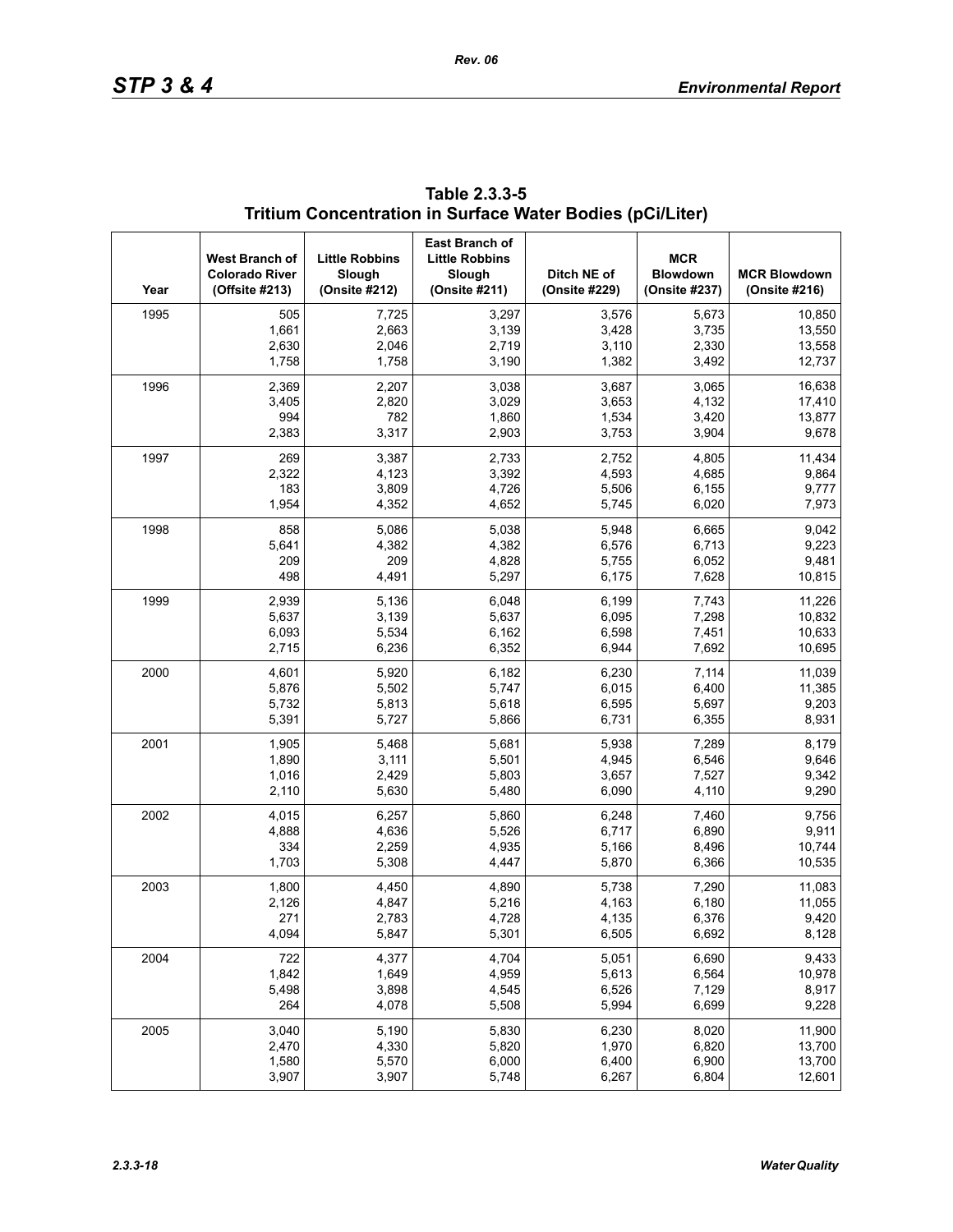| Table 2.3.3-6                                                            |
|--------------------------------------------------------------------------|
| Tritium Concentration (pCi/L) in Existing STP Site Pressure Relief Wells |

|             | <b>MCR Relief Well (onsite)</b> | <b>MCR Relief Well (onsite)</b> |
|-------------|---------------------------------|---------------------------------|
| <b>DATE</b> | #701                            | #238                            |
| 1990        |                                 |                                 |
|             |                                 |                                 |
|             |                                 | 674                             |
|             |                                 | 0                               |
| 1991        |                                 | 1167                            |
|             |                                 | 739                             |
|             |                                 | 2194                            |
|             |                                 | 2030                            |
| 1992        |                                 | 2093                            |
|             |                                 | 2360                            |
|             |                                 | 2640                            |
|             |                                 |                                 |
| 1993        |                                 | 2870                            |
|             |                                 | 3151                            |
|             |                                 | 4243                            |
|             |                                 |                                 |
| 1994        |                                 | $\pmb{0}$                       |
|             |                                 | 5061                            |
|             |                                 |                                 |
|             | ▃                               | 5497                            |
| 1995        | 4784                            |                                 |
|             | 4408                            |                                 |
|             | 3770                            |                                 |
|             |                                 |                                 |
| 1996        | 3470                            |                                 |
|             | 3279                            |                                 |
|             | 3368                            |                                 |
|             | 2842                            |                                 |
| 1997        | 2958                            |                                 |
|             | 3645                            |                                 |
|             | 5154                            |                                 |
|             | 5757                            | $\equiv$                        |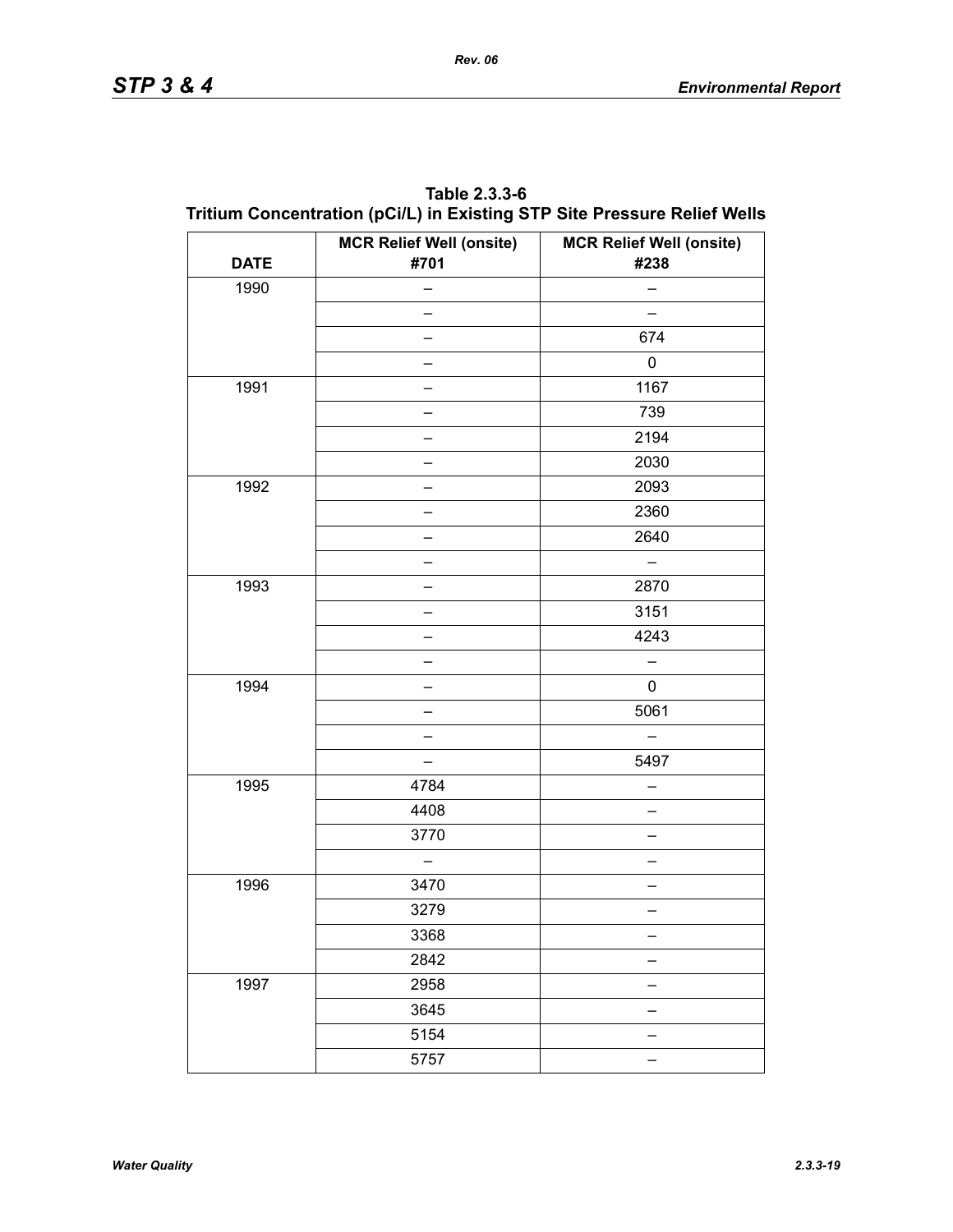| Table 2.3.3-6                                                                        |
|--------------------------------------------------------------------------------------|
| Tritium Concentration (pCi/L) in Existing STP Site Pressure Relief Wells (Continued) |

|             | <b>MCR Relief Well (onsite)</b> | <b>MCR Relief Well (onsite)</b> |
|-------------|---------------------------------|---------------------------------|
| <b>DATE</b> | #701                            | #238                            |
| 1998        | 6387                            |                                 |
|             | 7181                            |                                 |
|             | 7672                            |                                 |
|             | 7106                            |                                 |
| 1999        | 6975                            |                                 |
|             | 6505                            |                                 |
|             | 6526                            |                                 |
|             | 6553                            |                                 |
| 2000        | 6282                            |                                 |
|             | 5873                            |                                 |
|             | 5993                            |                                 |
|             | 6106                            |                                 |
| 2001        | 5546                            |                                 |
|             | 5817                            |                                 |
|             | 6262                            |                                 |
|             | 6143                            |                                 |
| 2002        | 6972                            |                                 |
|             | 6543                            |                                 |
|             | 5653                            |                                 |
|             | 6427                            |                                 |
| 2003        | 6098                            |                                 |
|             | 6257                            |                                 |
|             | 6052                            |                                 |
|             | 5882                            |                                 |
| 2004        | 5655                            |                                 |
|             | 5971                            |                                 |
|             | 6287                            |                                 |
|             | 5657                            |                                 |
| 2005        | 6030                            |                                 |
|             | 6259                            |                                 |
|             | 6535                            |                                 |
|             | 6082                            |                                 |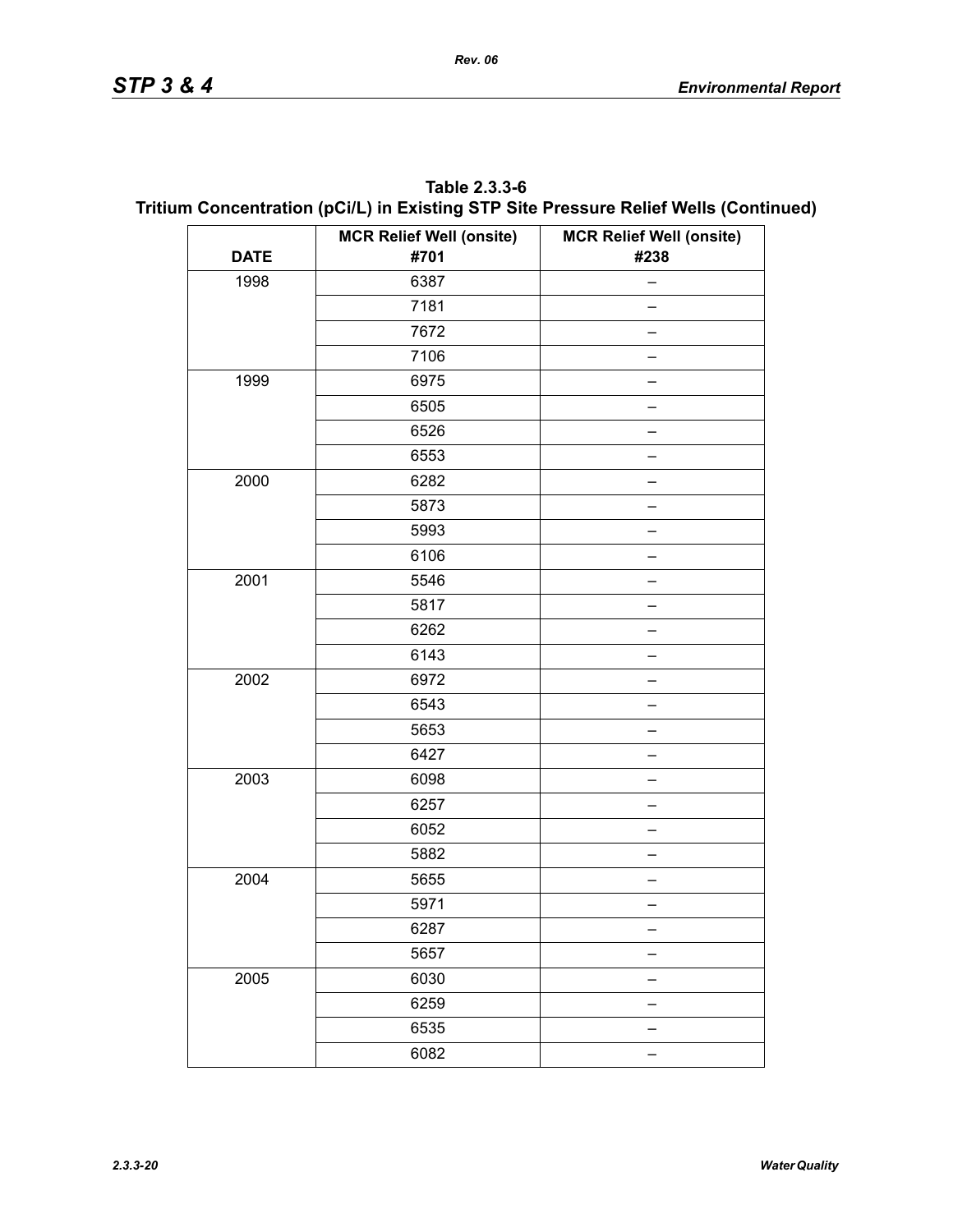| 12<br>22<br>20.7<br>11.7<br>9.82 |
|----------------------------------|
|                                  |
|                                  |
|                                  |
|                                  |
|                                  |
| 12                               |
| 12                               |
| 15.8                             |
| 10.7                             |
| $\qquad \qquad -$                |
|                                  |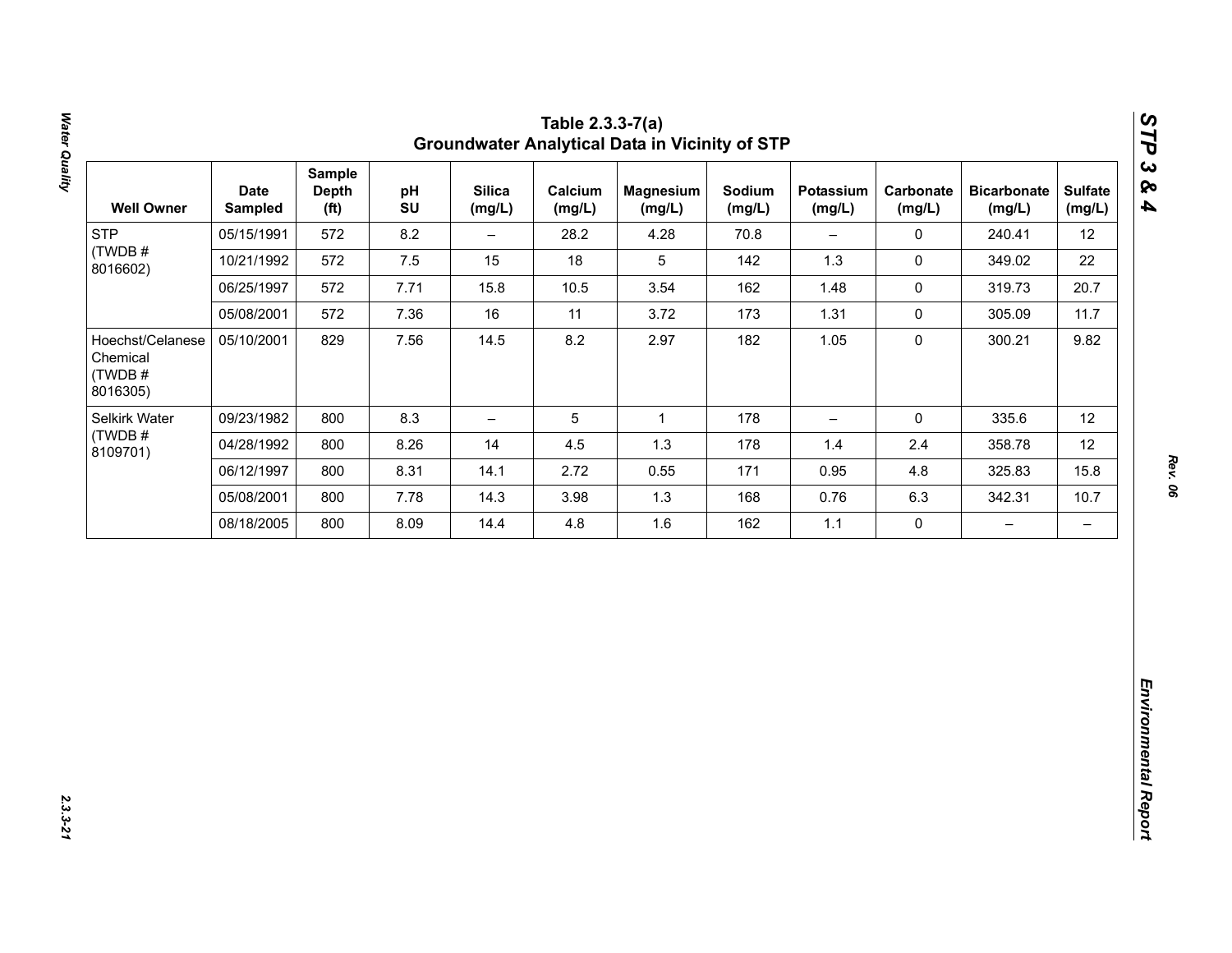| <b>STP</b><br>(TWDB                                    |            | <b>Depth</b><br>(f <sup>t</sup> ) | Chloride<br>(mg/L)       | <b>Fluoride</b><br>(mg/L) | <b>Nitrate</b><br>(mg/L) | <b>Dissolved</b><br><b>Solids</b><br>(mg/L) | <b>Specific</b><br>Cond.<br>$(\mu S/cm)$ | <b>Hardness</b><br>as $C_2CO_3$ | Sodium<br>$(\%)$ | Sodium<br><b>Absorption</b><br>Ratio | <b>Residual</b><br>$N_aCO_3$ |
|--------------------------------------------------------|------------|-----------------------------------|--------------------------|---------------------------|--------------------------|---------------------------------------------|------------------------------------------|---------------------------------|------------------|--------------------------------------|------------------------------|
| #8016602)                                              | 05/15/1991 | 572                               | 33                       | 0.37                      | 1.4                      | 268                                         | $\overline{\phantom{a}}$                 | 87                              | 63               | 3.28                                 | 2.18                         |
|                                                        | 10/21/1992 | 572                               | 45.5                     | 1.05                      | 2.66                     | 424                                         | 692                                      | 65                              | 82               | 7.63                                 | 4.41                         |
|                                                        | 06/25/1997 | 572                               | 68.9                     | 1.49                      | < 0.18                   | 441                                         | 750                                      | 40                              | 89               | 11.04                                | 4.43                         |
|                                                        | 05/08/2001 | 572                               | 109                      | 0.79                      | < 0.09                   | 476                                         | 865                                      | 42                              | 89               | 11.51                                | 4.15                         |
| Hoechst/<br>Celanese<br>Chemical<br>(TWDB<br>#8016305) | 05/10/2001 | 829                               | 120                      | 0.86                      | < 0.09                   | 487                                         | 888                                      | 32                              | 92               | 13.85                                | 4.27                         |
| Selkirk Water                                          | 09/23/1982 | 800                               | 84                       | 0.9                       | 0.45                     | 446                                         | 830                                      | 16                              | 95               | 19.01                                | 5.17                         |
| (TWDB#<br>8109701)                                     | 04/28/1992 | 800                               | 54                       | 0.99                      | 0.18                     | 445                                         | 766                                      | 16                              | 95               | 19.02                                | 5.63                         |
|                                                        | 06/12/1997 | 800                               | 48.6                     | 0.88                      | < 0.18                   | 419                                         | 719                                      | $\boldsymbol{9}$                | 97               | 24.73                                | 5.32                         |
|                                                        | 05/08/2001 | 800                               | 57                       | 0.86                      | < 0.09                   | 431                                         | 749                                      | 15                              | 95               | 18.7                                 | 5.51                         |
|                                                        | 08/18/2005 | 800                               | $\overline{\phantom{0}}$ | $\overline{\phantom{m}}$  | $\overline{\phantom{0}}$ | $\overline{\phantom{0}}$                    | 735                                      | 19                              | 95               | 16.35                                | $\overline{\phantom{m}}$     |

*2.3.3-22*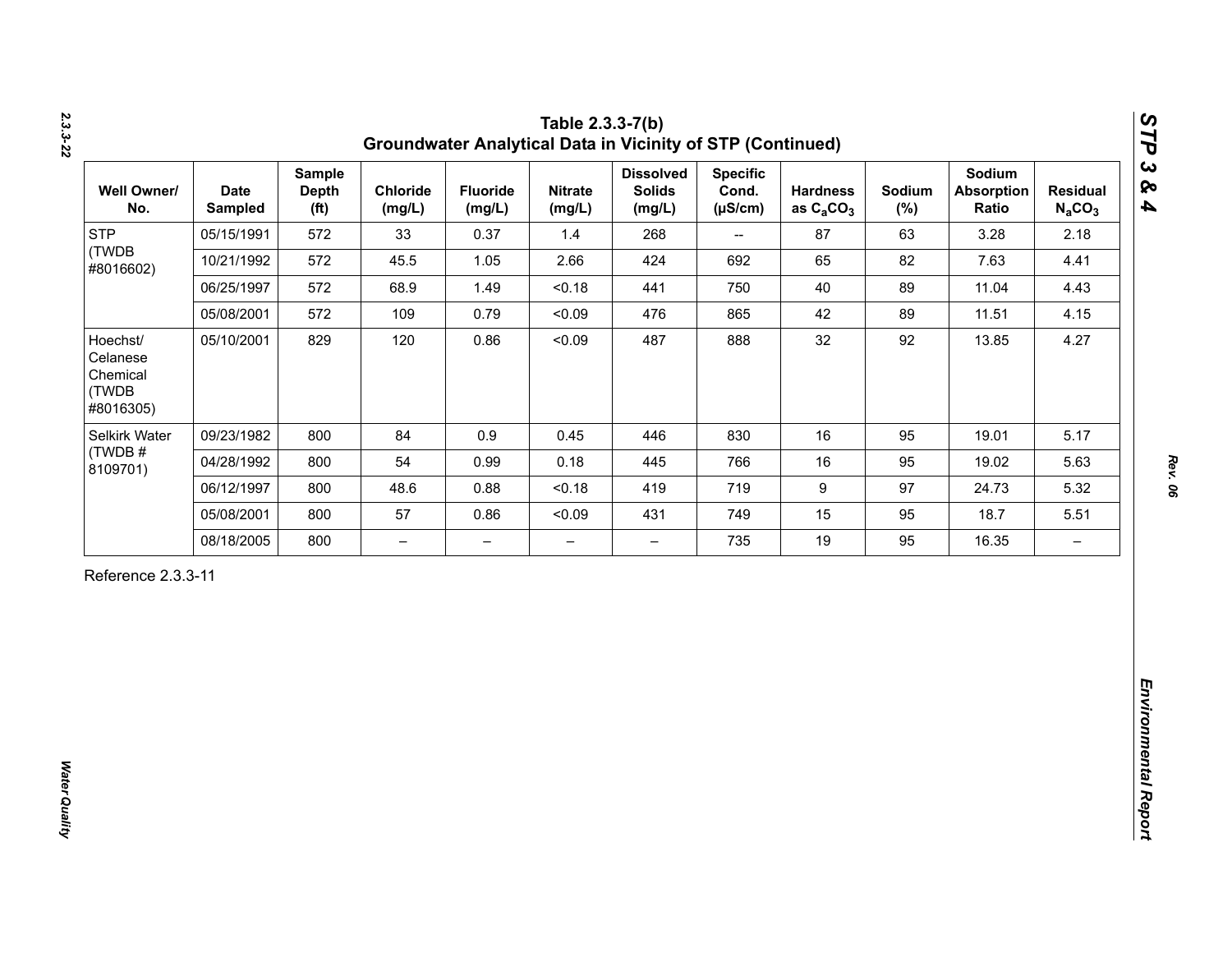| Medium:                 | <b>Drinking Water</b> |                  |                                           |                          |                                          | <b>Units: PicoCuries per Kilogram</b>     |  |  |
|-------------------------|-----------------------|------------------|-------------------------------------------|--------------------------|------------------------------------------|-------------------------------------------|--|--|
| <b>ANALYSIS</b>         | <b>TOTAL ANALYSES</b> | <b>LOWER</b>     | <b>INDICATOR</b><br><b>LOCATIONS</b>      | <b>CONTROL LOCATIONS</b> |                                          |                                           |  |  |
| <b>TYPE</b>             | /NONROUTINE           | <b>LIMIT OF</b>  | MEAN (f)*                                 | <b>LOCATION</b>          | $MEAN(f)^*$                              | $MEAN(f)^*$                               |  |  |
|                         | <b>MEASUREMENTS</b>   | <b>DETECTION</b> | <b>RANGE</b>                              | <b>INFORMATION</b>       | <b>RANGE</b>                             | <b>RANGE</b>                              |  |  |
| Gross Beta              | 26/0                  | $1.8E + 00$      | $1.8E+00(12/13)$<br>$(1.2E+00 - 3.0E+00)$ | 14 miles NNE<br>(#228)   | 2.3E+00 (13/13)<br>$(1.4E+00 - 4.3E+00)$ | $2.3E+00(13/13)$<br>$(1.4E+00 - 4.3E+00)$ |  |  |
| Hydrogen-3<br>(tritium) | 8/0                   | $2.6E + 02$      | $- (0/4)$                                 |                          |                                          | $- (0/4)$                                 |  |  |
| Iodine-131              | 26/0                  | $3.2E + 00$      | $- (0/13)$                                | $\overline{\phantom{m}}$ | $\qquad \qquad -$                        | $- (0/13)$                                |  |  |
| Cesium-134              | 26/0                  | $2.0E + 00$      | $- (0/13)$                                | $\overline{\phantom{m}}$ | $\overline{\phantom{m}}$                 | $- (0/13)$                                |  |  |
| Cesium-137              | 26/0                  | $1.9E + 00$      | $- (0/13)$                                | -                        |                                          | $- (0/13)$                                |  |  |
| Manganese-54            | 26/0                  | $1.8E + 00$      | $- (0/13)$                                | $\qquad \qquad -$        | $\qquad \qquad -$                        | $- (0/13)$                                |  |  |
| Iron-59                 | 26/0                  | 4.9E+00          | $- (0/13)$                                | $\overline{\phantom{0}}$ | $\qquad \qquad -$                        | $- (0/13)$                                |  |  |
| Cobalt-58               | 26/0                  | $1.8E + 00$      | $- (0/13)$                                | $\overline{\phantom{m}}$ | $\overline{\phantom{0}}$                 | $- (0/13)$                                |  |  |
| Cobalt-60               | 26/0                  | $1.9E + 00$      | $- (0/13)$                                | $\overline{\phantom{m}}$ | $\qquad \qquad -$                        | $- (0/13)$                                |  |  |
| Zinc-65                 | 26/0                  | 4.0E+00          | $- (0/13)$                                | $\overline{\phantom{0}}$ | $\qquad \qquad -$                        | $- (0/13)$                                |  |  |
| Zirconium-95            | 26/0                  | $3.3E + 00$      | $- (0/13)$                                | $\overline{\phantom{m}}$ | $\qquad \qquad -$                        | $- (0/13)$                                |  |  |
| Niobium-95              | 26/0                  | $2.2E + 00$      | $- (0/13)$                                | $\overline{\phantom{m}}$ | $\qquad \qquad -$                        | $- (0/13)$                                |  |  |
| Lanthanum-140           | 26/0                  | $3.1E + 00$      | $- (0/13)$                                | $\overline{\phantom{m}}$ | $\overline{\phantom{m}}$                 | $- (0/13)$                                |  |  |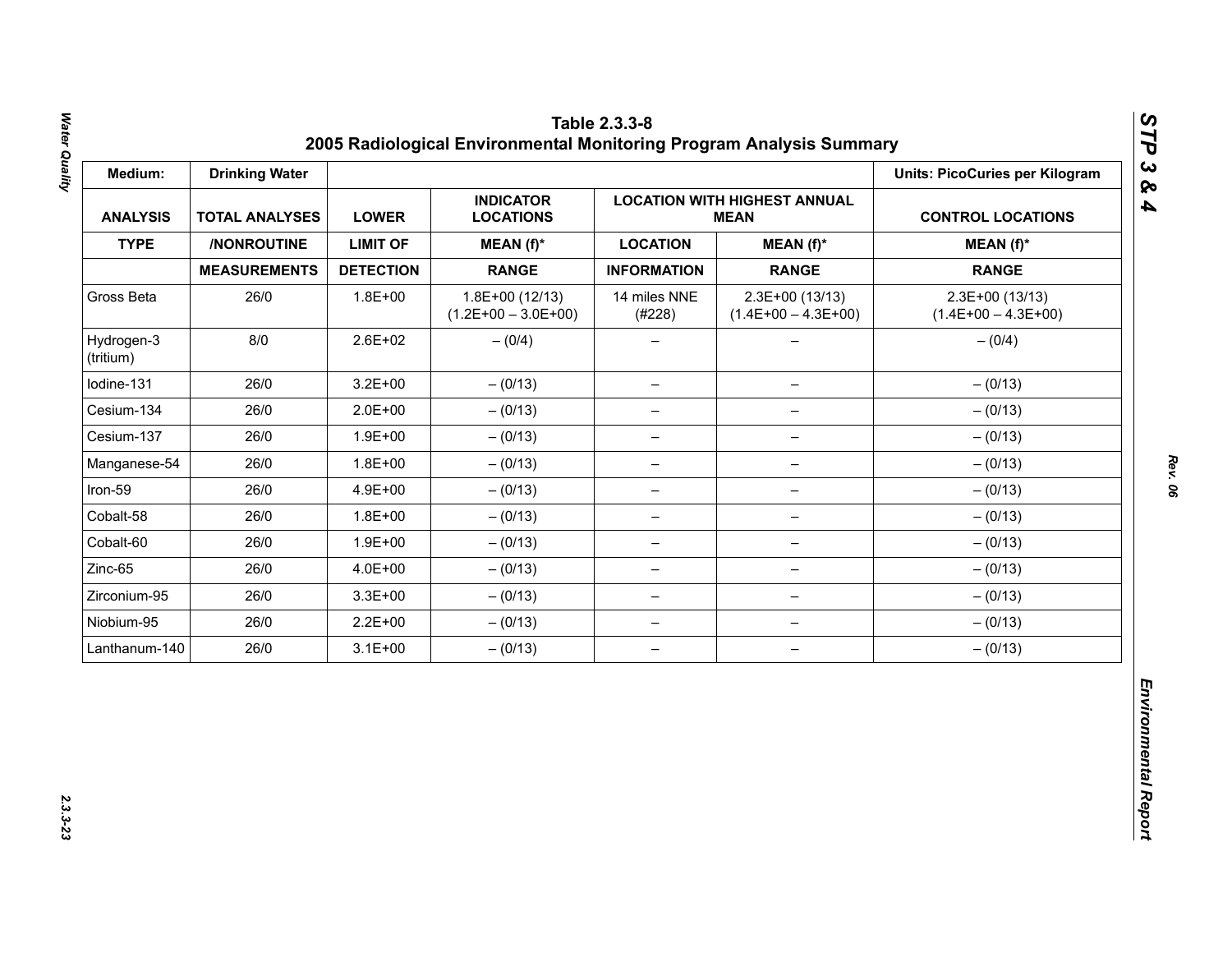| Medium:                 |                       | Groundwater (On site test well) |                                           |                          |                                          | <b>Units: PicoCuries</b><br>per Kilogram |
|-------------------------|-----------------------|---------------------------------|-------------------------------------------|--------------------------|------------------------------------------|------------------------------------------|
| <b>ANALYSIS</b>         | <b>TOTAL ANALYSES</b> | <b>LOWER</b>                    | <b>INDICATOR LOCATIONS</b>                |                          | <b>LOCATION WITH HIGHEST ANNUAL MEAN</b> | <b>CONTROL</b><br><b>LOCATIONS</b>       |
| <b>TYPE</b>             | /NONROUTINE           | <b>LIMIT OF</b>                 | $MEAN(f)^*$                               | <b>LOCATION</b>          | $MEAN(f)^*$                              | $MEAN(f)^*$                              |
|                         | <b>MEASUREMENTS</b>   | <b>DETECTION</b>                | <b>RANGE</b>                              | <b>INFORMATION</b>       | <b>RANGE</b>                             | <b>RANGE</b>                             |
| Hydrogen-3<br>(tritium) | 6/0                   | 2.6E+02                         | $1.2E + 03(6/6)$<br>$(1.0E+03 - 1.6E+03)$ | 3.8 miles S<br>(#235)    | $1.2E+03(6/6)$<br>$(1.0E+03 - 1.6E+03)$  | no samples                               |
| lodine-131              | 6/0                   | $5.3E + 00$                     | $- (0/6)$                                 | $\qquad \qquad -$        | $\overline{\phantom{0}}$                 | no samples                               |
| Cesium-134              | 6/0                   | $1.9E + 00$                     | $- (0/6)$                                 | $\qquad \qquad -$        | $\overline{\phantom{0}}$                 | no samples                               |
| Cesium-137              | 60                    | $1.8E + 00$                     | $-(0/6)$                                  | $\overline{\phantom{a}}$ | $\qquad \qquad -$                        | no samples                               |
| Manganese-54            | 6/0                   | $1.7E + 00$                     | $- (0/6)$                                 | $\overline{\phantom{m}}$ | -                                        | no samples                               |
| Iron-59                 | 6/0                   | $5.4E + 00$                     | $- (0/6)$                                 | $\qquad \qquad -$        | -                                        | no samples                               |
| Cobalt-58               | 6/0                   | $1.8E + 00$                     | $- (0/6)$                                 | $\overline{\phantom{m}}$ | $\qquad \qquad -$                        | no samples                               |
| Cobalt-60               | 6/0                   | $1.7E + 00$                     | $- (0/6)$                                 | $\overline{\phantom{m}}$ | $\qquad \qquad -$                        | no samples                               |
| Zinc-65                 | 6/0                   | $3.6E + 00$                     | $-(0/6)$                                  | $\overline{\phantom{m}}$ | $\qquad \qquad -$                        | no samples                               |
| Zirconium-95            | 6/0                   | $3.2E + 00$                     | $-(0/6)$                                  | $\qquad \qquad -$        | -                                        | no samples                               |
| Niobium-95              | 6/0                   | $2.2E + 00$                     | $-(0/6)$                                  | $\qquad \qquad -$        | $\overline{\phantom{a}}$                 | no samples                               |
| Lanthanum-140           | 6/0                   | $4.1E + 00$                     | $-(0/6)$                                  | $\qquad \qquad -$        | $\qquad \qquad -$                        | no samples                               |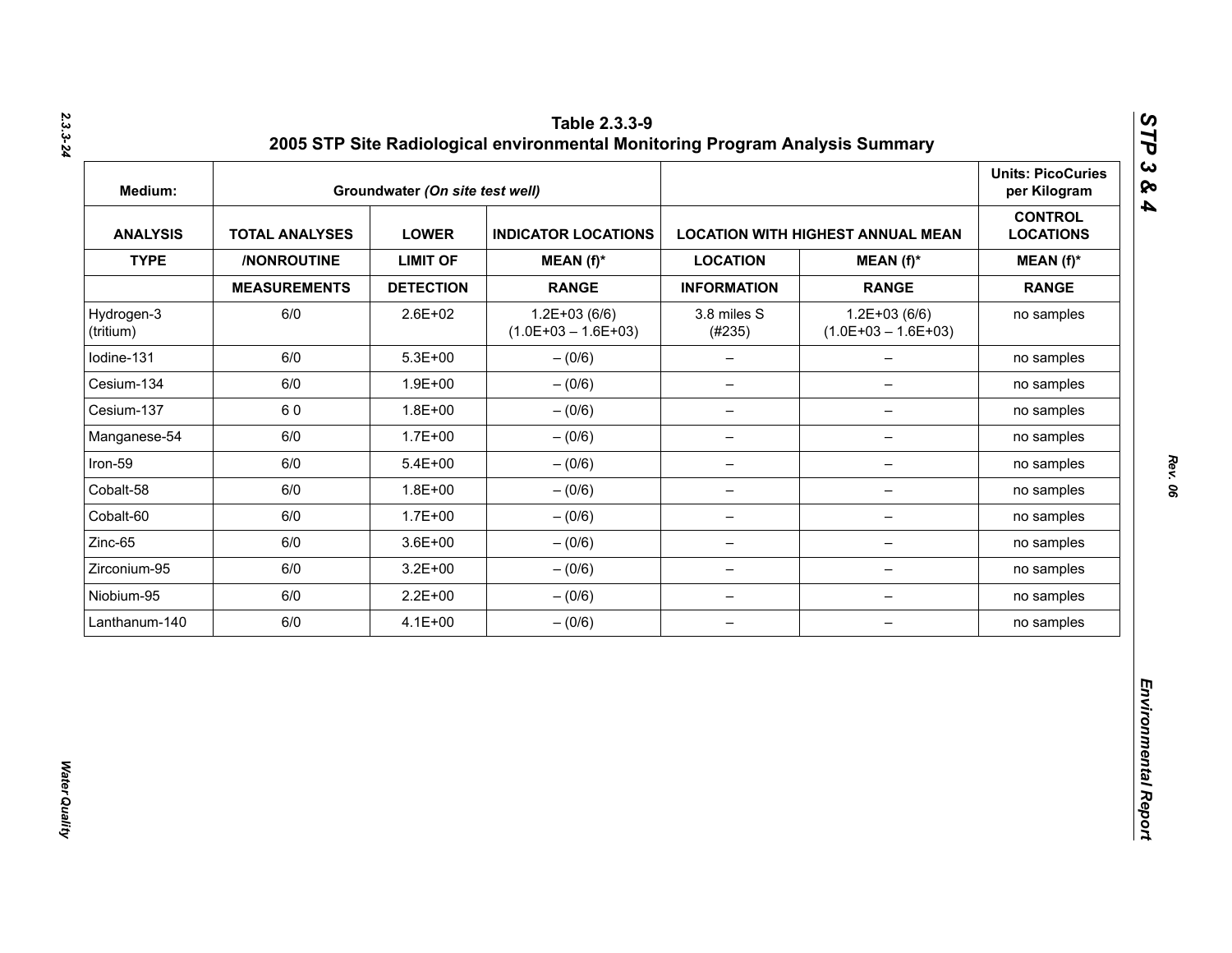|                               |                                       |                          |                                  |                                  |                          | <b>Tritium Activity Level</b> | (picocuries/Liter)       |                                  |                          |                                  |          |
|-------------------------------|---------------------------------------|--------------------------|----------------------------------|----------------------------------|--------------------------|-------------------------------|--------------------------|----------------------------------|--------------------------|----------------------------------|----------|
|                               |                                       |                          |                                  | <b>COLLECTION</b><br><b>DATE</b> |                          |                               |                          | <b>COLLECTION</b><br><b>DATE</b> |                          | <b>COLLECTION</b><br><b>DATE</b> |          |
| <b>STATION</b><br><b>CODE</b> | <b>LOCATION</b><br><b>DESCRIPTION</b> |                          | <b>GPS</b><br><b>COORDINATES</b> | <b>LSN</b>                       | week of<br>4/10/2006     | <b>LSN</b>                    | 04/27/06                 | <b>LSN</b>                       | 05/03/06                 | <b>LSN</b>                       | 08/21/06 |
| 255                           | Piezometer Well<br>#415 depth 110'    | 28° 44.770<br>96° 00.435 | 40689                            | $<$ LLD                          | $\overline{\phantom{0}}$ |                               |                          |                                  | $\overline{\phantom{0}}$ |                                  |          |
| 256                           | Piezometer Well<br>#417 depth 100'    | 28° 46.636<br>96° 00.416 | 40690                            | $<$ LLD                          | $\qquad \qquad -$        | $\overline{\phantom{0}}$      | $\qquad \qquad -$        |                                  | $\overline{\phantom{0}}$ |                                  |          |
| 257                           | Piezometer Well<br>#421-02 depth 80'  | 28° 44.821<br>96° 04.964 | 40691                            | $<$ LLD                          | $\overline{\phantom{0}}$ | $\qquad \qquad -$             | $\overline{\phantom{0}}$ | $\overline{\phantom{0}}$         | $\overline{\phantom{0}}$ | $\equiv$                         |          |
| 258                           | Piezometer Well<br>#435-01 depth 50'  | 28° 45.832<br>96° 04.863 | 40692                            | $<$ LLD                          | $\overline{\phantom{0}}$ | $\overline{\phantom{0}}$      | $\overline{\phantom{0}}$ | $\!-$                            | $\overline{\phantom{0}}$ | $\overline{\phantom{m}}$         |          |
| 259                           | Piezometer Well #35-<br>02 depth 50'  | 28° 45.831<br>96° 04.856 | 40693                            | 593                              | 40751                    | 340                           |                          |                                  | 41413<br>41414           | 309<br>444                       |          |
| 260                           | Piezometer Well<br>#37 depth 74'      | 28° 44.467<br>96° 02.425 | 40693                            | $<$ LLD                          | $\overline{\phantom{0}}$ | $\qquad \qquad -$             | $\overline{\phantom{0}}$ | $\equiv$                         | $\overline{\phantom{0}}$ | $\rightarrow$                    |          |
| 261                           | Piezometer Well<br>#446 depth 78'     | 28° 45.182<br>96° 00.208 | 40695                            | $<$ LLD                          | $\qquad \qquad -$        | $\qquad \qquad -$             | $\overline{\phantom{m}}$ | $\qquad \qquad -$                | $\overline{\phantom{0}}$ | $\overline{\phantom{0}}$         |          |

*Rev. 06*

*STP 3 & 4*

2.3.3-25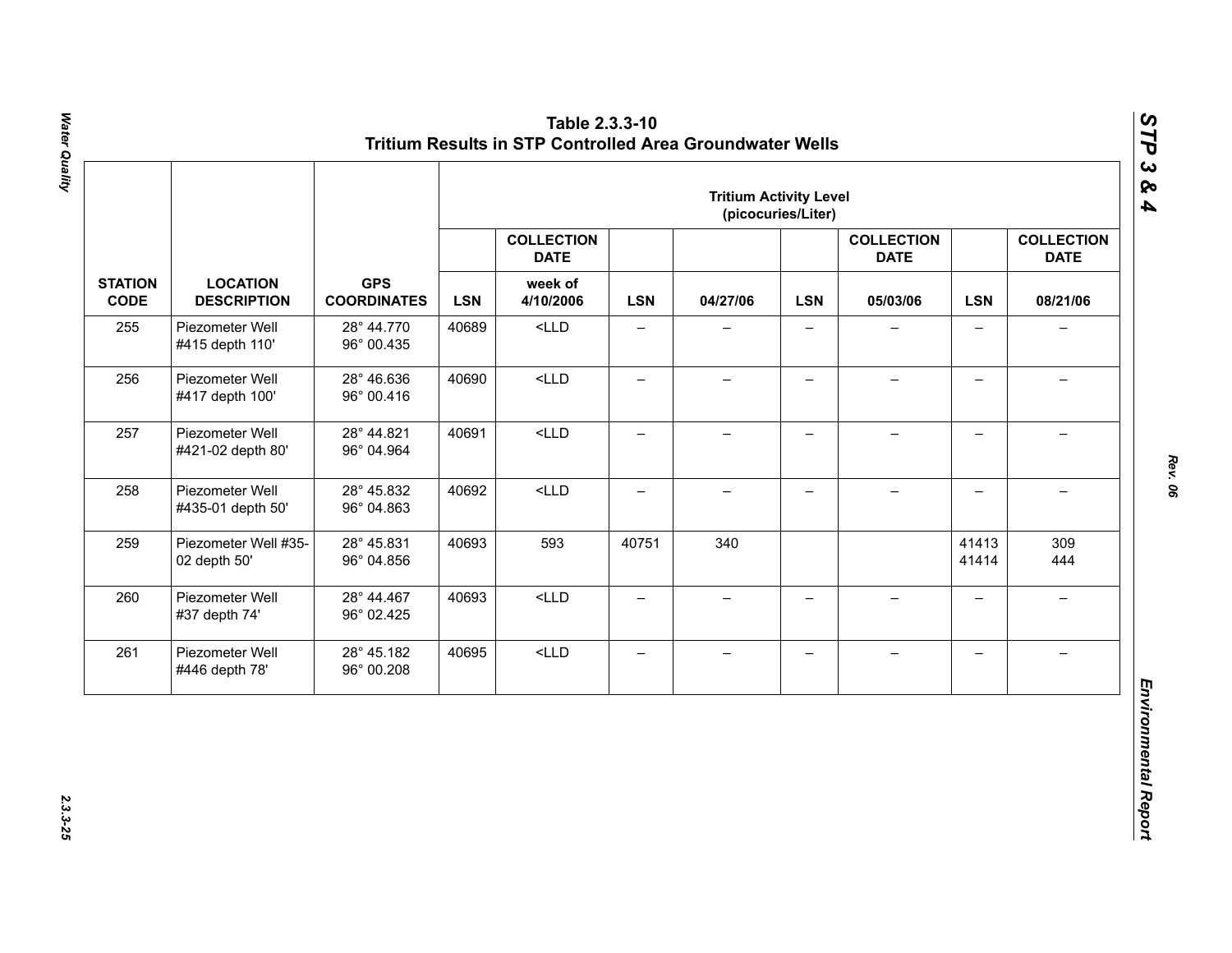|                               |                                                             |                                                     | <b>Tritium Activity Level</b><br>(picocuries/Liter) |                                           |                                  |                          |                          |          |                                  |                          |                                  |
|-------------------------------|-------------------------------------------------------------|-----------------------------------------------------|-----------------------------------------------------|-------------------------------------------|----------------------------------|--------------------------|--------------------------|----------|----------------------------------|--------------------------|----------------------------------|
|                               |                                                             | <b>GPS</b><br><b>LOCATION</b><br><b>COORDINATES</b> |                                                     |                                           | <b>COLLECTION</b><br><b>DATE</b> |                          |                          |          | <b>COLLECTION</b><br><b>DATE</b> |                          | <b>COLLECTION</b><br><b>DATE</b> |
| <b>STATION</b><br><b>CODE</b> | <b>DESCRIPTION</b>                                          |                                                     | <b>LSN</b>                                          | week of<br>4/10/2006                      | <b>LSN</b>                       | 04/27/06                 | <b>LSN</b>               | 05/03/06 | <b>LSN</b>                       | 08/21/06                 |                                  |
| 262                           | Piezometer Well #<br>446A depth 40'<br>North pipe           | 28° 45.183<br>96° 00.209                            | 40696                                               | $<$ LLD                                   | $\qquad \qquad -$                | —                        | $\overline{\phantom{0}}$ |          | $\qquad \qquad -$                | $\overline{\phantom{0}}$ |                                  |
| 263                           | Piezometer Well #<br>447 depth 104'<br>South Pipe           | 28° 46.196<br>96° 00.235                            | 40697                                               | $<$ LLD                                   | $\overline{\phantom{0}}$         | $\overline{\phantom{0}}$ | $\overline{\phantom{0}}$ |          | $\qquad \qquad -$                |                          |                                  |
| 264                           | Piezometer Well #<br>447A depth 46'                         | 28° 46.197<br>96° 00.235                            | 40698                                               | $<$ LLD                                   | $\overline{\phantom{0}}$         | $\overline{\phantom{0}}$ | $\overline{\phantom{0}}$ |          | $\overline{\phantom{0}}$         |                          |                                  |
| 265                           | Piezometer Well #<br>602 depth 80'                          | 28° 48.178<br>96° 03.337                            |                                                     | NOT SAMPLED -<br>obstruction in well pipe | $-$                              | $-$                      | $\overline{\phantom{0}}$ |          | $\overline{\phantom{0}}$         |                          |                                  |
| 266                           | Piezometer Well #<br>602A depth 40'                         | 28° 48.177<br>96° 03.337                            | 40699                                               | $<$ LLD                                   | $\qquad \qquad -$                | $\overline{\phantom{0}}$ | $\qquad \qquad -$        |          | $\overline{\phantom{0}}$         |                          |                                  |
| 267                           | Windmill North of<br>Heavy Haul Rd near<br><b>Well #417</b> | 28° 00.000<br>96° 00.000                            | 40700                                               | $<$ LLD                                   | $\equiv$                         | $-$                      | $-$                      | $\!-$    | $\overline{\phantom{0}}$         | $\overline{\phantom{0}}$ |                                  |
| 268                           | Windmill East of<br><b>MCR</b>                              | 28° 00.000<br>96° 00.000                            | 40701                                               | $<$ LLD                                   | $\qquad \qquad -$                | $\overline{\phantom{0}}$ | —                        |          | $\qquad \qquad -$                |                          |                                  |

**Water Quality** *Water Quality*